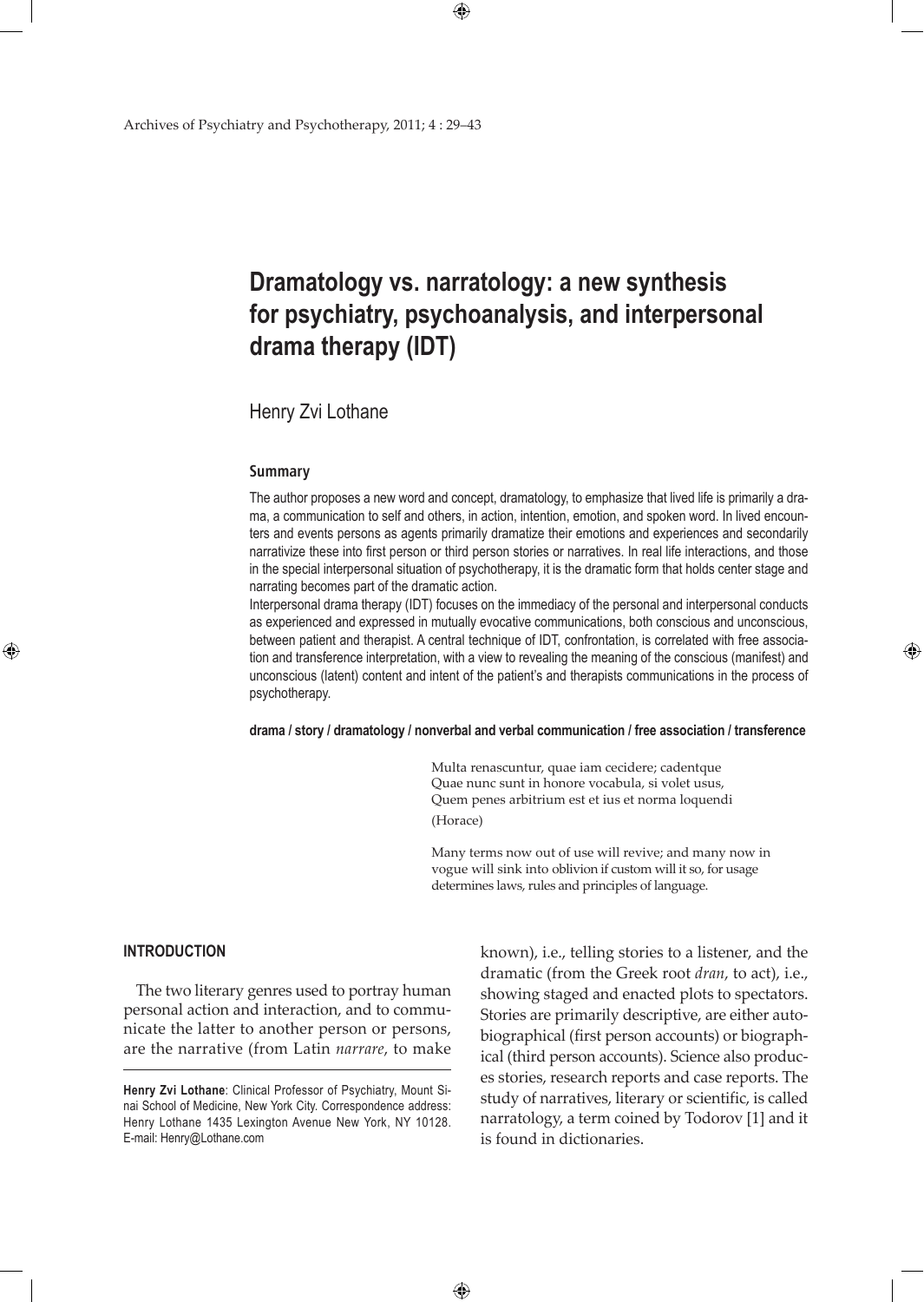Dramatology is a word coined by the author [2, 3, 4, 5] to complete narratology. Dramatology is not yet found in the dictionaries. A Google search only yielded the word "dramatological" in Wiktionary while dramatology is cited in articles by the author. Dramatology means engaging in interpersonal relationships through action and dialogue; facial expression and bodily gesture and posture; mien, manner, mood and music of the voice—all shaping the meaning of communications to oneself and to the other in interpersonal situations. Sociologically, dramatology is concerned with these components of drama: character, conduct, conflict, crisis, conscience, choice, confession, confrontation, conciliation, and compromise, or catastrophe. Psychologically, dramatology is based on the function of *dramatization* [6], the ability to represent conflict and compromise in mental images of nocturnal dreams and diurnal daydreams. The dreamer dramatizes thoughts and feelings in mental images and imaginary scenarios involving actions, emotions, sensations, scenes, and speeches. Whereas narratology utilizes description and may contain conversation, dramatology is all action and conversation, utilizing both nonverbal mimetic expressive action and the spoken word. Dramatology is differentiated from dramaturgy, the art of writing, staging and performing dramas in the theatre. The goal of dramatology is to refocus psychiatry as person-oriented and interpersonal, to emphasize the continuum from the psychopathology of everyday life to the psychopathology of persons who become inpatients and outpatients seeking help from the healers. Dramatology studies persons as acting and interacting from choice vs. constraint, reflection vs. reflex, deliberation vs. drivenness.

Plato distinguished representation of objects and persons by (a) *description* with words and (b) *imitation*, or mimesis, as in dramatic mime. As elaborated by Aristotle, in drama imitation becomes impersonation of characters and plots taken from real life and presented in plots and dialogues to portray encounters, events, and emotions on stage [7]. With the modern invention of the printing press, the novel (literally, something new) and the novella, or short story, became the predominant narrative genre, utilizing description and usually read, along with printed dramas, by solitary readers. The descriptions of actions and scenes in the story use words to evoke in the reader mental images of the actions and scenes of the plot such that the reader becomes a vicarious participant in the narrated plots through the function of imagination [8]. Since drama contains no narrative description and is all action and dialogue, it acts directly on the senses and the emotions of the spectators resulting in an ad hoc emotional bond between actor and audience. The story narrates about interactions that happened in the past, i.e., a piece of history; the drama enacts an interaction happening in the present, directly in the here-and-now, with the various dramatis personae gesturing, speaking, and emoting; pleading and suggesting; complaining and confronting; imploring or demanding affection and approval, or consolation and compensation, and more. What is crucial for psychotherapy is the appreciation of the two forms of dramatization: (1) in fantasy and (2) in word and act, a distinction upheld by Anna Freud [9]. Dramatology provides the conceptual basis for *interpersonal drama therapy* (IDT):

While medicine deals with monadic medical *conditions* of the body, psychiatry deals with interpersonal *conduct* in society. In spite of the current return to viewing neuroses and psychoses as brain conditions, what we call psychiatric symptoms are conducts: actions and communications that are interpersonal, from one person to another, or intrapersonal, thoughts and emotions directed to oneself. Ruesch & Bateson [10] extended Sullivan's ideas to "build a new psychopathology based on the criteria of communication." My project is similar: to build psychopathology on dramatology. Sullivan differentiated between observation of the medical patient and *participant observation* of the psychiatric patient. Dramatology goes further: therapy is a *participation* in the patient's real life drama and is itself a dramatic process.

Interpersonal drama therapy is a new synthesis and paradigm based on the dramatic nature of interpersonal relations and can be helpful to professionals who… practice psychodynamic psychiatry. The dramatic perspective facilitates observing the person as a whole gestalt, in all his particularity and uniqueness of the emotional event, paying close attention to the *facts* of bodily appearance, dress, mental makeup, character, temperament, intellect, speech, culture and

Archives of Psychiatry and Psychotherapy, 2011; 4 : 29–43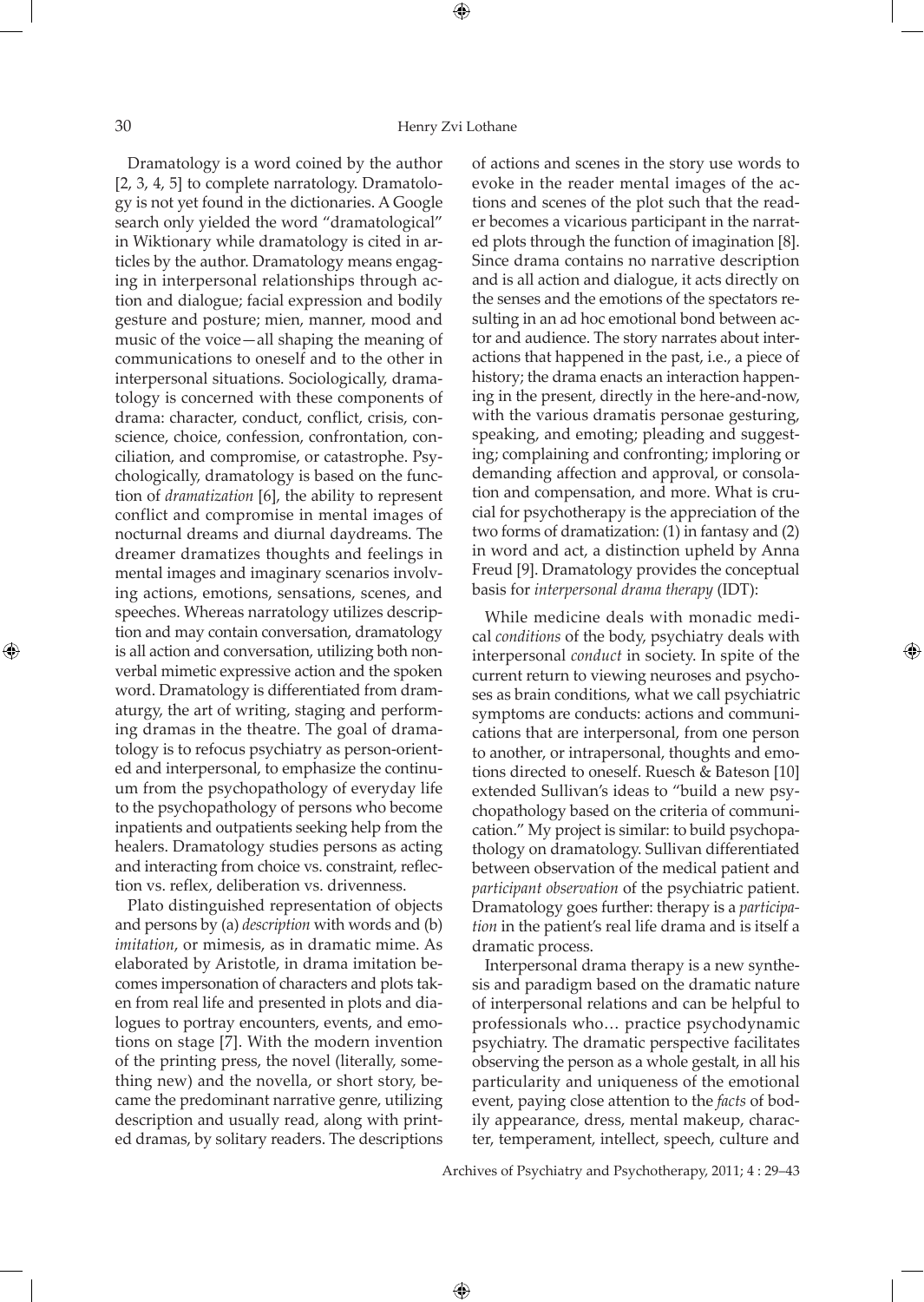social status. Such observation precedes preparation of narratives and premature reaching for closure in diagnosing disorder, resistance, transference or any other formulaic interpretation. It opens the door for comparing the analysand's and analyst's interpretations, a source of learning for both. Dramatology and interpersonal drama therapy approach the two participants not as abstractions or generalities but as unique individuals in their aliveness, in their emotions, in their mutual need to love and to be loved in

return.

⊕

In dramatic interactions patient and doctor are drawn into conscious and unconscious enactments which take both members of the therapeutic team by surprise and then offer considerable heuristic and healing value. Such enactments also transcend transference and countertransference, which are determinations are to be made *after* the fact of the enactment, *nachträglich*  [afterwards], as Freud said. Such enactments are inevitable. They pose no danger if both participants keep faith with the procedure, process, and principles of ethics and mutual responsibility. In the drama of the therapeutic encounter patient and doctor work as a team in search of love, justice, and truth [5].

Love truth and justice may be viewed as both ends and means. These principles are, on the one hand, the foundations of wisdom as a goal in life and, on the other hand, they also define the ethics of the means we employ to promote the healing of suffering and the personal growth of the patient.

A philosophical grounding of dramatology may be found in Merleau-Ponty's 1964 programme [11], the primacy of perception:

By these words, the "primacy of perception," we mean that the experience of perception is our presence at the moment when things, truths, values are constituted for us; that perception is a nascent *logos*; that it summons to us the task of knowledge and action. … On the basis of perception,… [this] attempts to define a method for getting closer to present and living reality and which must be applied to the relation of man to man in language, in knowledge, in society and religion, as it was applied to man's relation to perceptible reality. We call this level of experience "primordial" … [for] it reveals to us the

permanent data of the problem which culture attempts to resolve [11].

As a method dramatology is also grounded in the primacy of perception. It starts with closely observing the perceived, manifest, or overt, actions, gestures, and speeches, the consciously expressed thoughts of the person, or individual, and subsequently focuses on the secret, or unconsciously suppressed, motives of the manifest behavior. Similarly, psychoanalytically-oriented therapy seeks to uncover the person's latent, i.e., repressed, thoughts, fantasies, emotions, and transferences. It cannot be emphasized enough that the person of dramatology, even more than the dramatis persona on stage, is not a generic but a particular individual, i.e., a whole gestalt not further divisible, a singular embodied person.

### **Diagnostic definitions of disease: science vs. healing art**

The problem of the generic vs. the individual person goes back to an ancient philosophical problem and the medieval disputations between so-called realists, who believed that universals, abstract nouns such as beauty, or categories, such as class, genus, and species (e.g., man, animal), refer to real entities that exist outside the mind, and nominalists, who regarded universals as mere names without any corresponding reality. The doctor and Rockefeller University scientist Alexis Carrel suggested a solution:

in nature … there are only individuals. The individual… is a concrete event. He is the one who acts, loves, fights, and dies. On the contrary, the human being is a Platonic Idea living in our minds and our books. He consists of the abstractions studied by physiologists, psychologists, and sociologists. His characteristics are expressed by Universals. We need both the general and the particular, the human being and the individual, [both are] indispensable for the construction of science, because our mind readily moves only among abstractions [12].

Carrel applied the above distinctions to the problem of classification and nomenclature in medicine:

Archives of Psychiatry and Psychotherapy, 2011; 4 : 29–43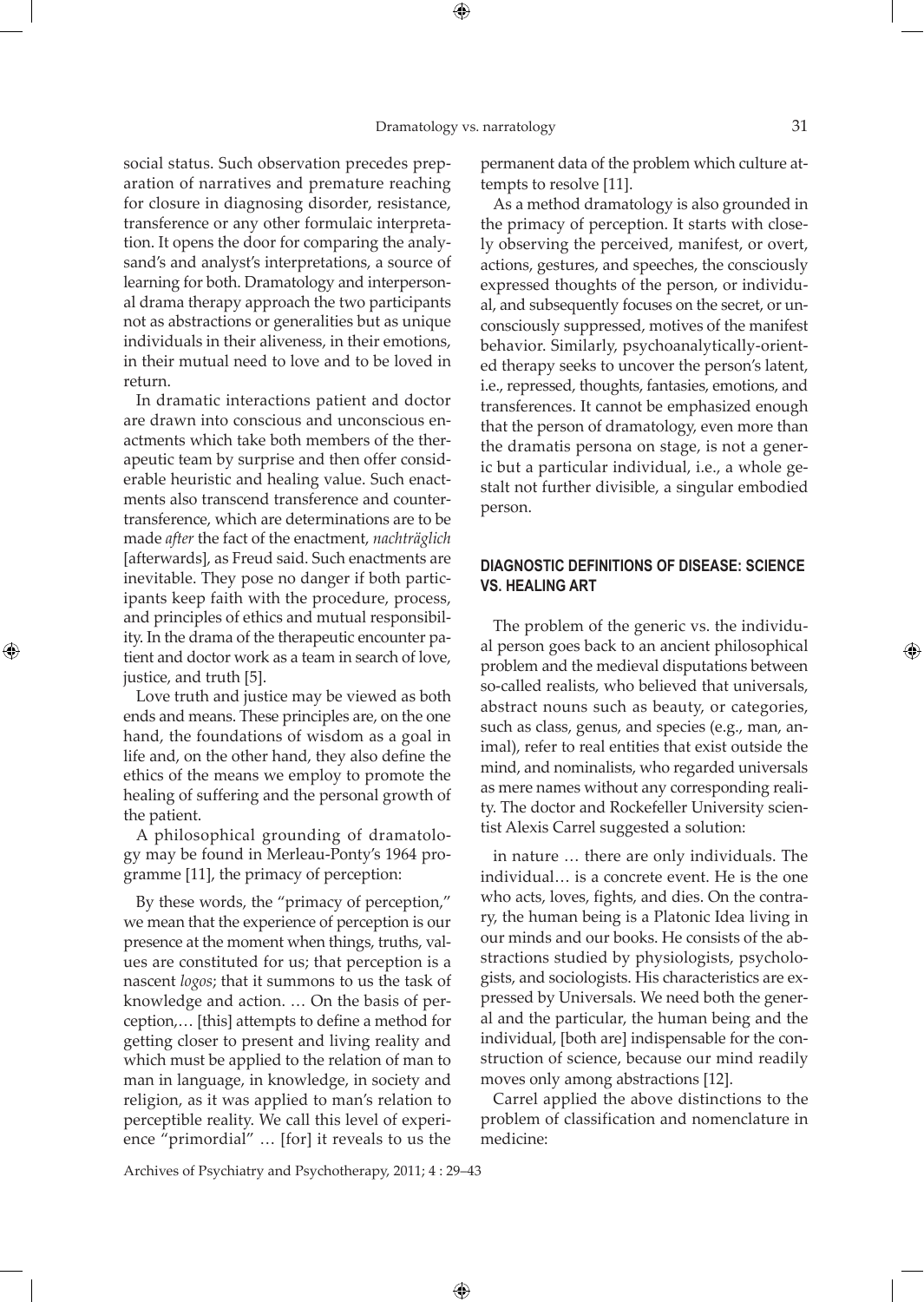A disease is not an entity. We observe individuals suffering from pneumonia, syphilis diabetes, typhoid fever, etc. … However, it would have been impossible to build up a science of medicine merely by compiling a great number of individual observations. The facts had to be classified and simplified with the aid of abstractions. In this way disease was born. And medical treatises could be written. A kind of science was built up, roughly descriptive, rudimentary, imperfect, but convenient, indefinitely perfectible and easy to teach. Unfortunately, we have been content with this result. We did not understand that treatises describing pathological entities contain only a part of the knowledge indispensable to those who attend to the sick. Medical knowledge should go beyond the science of diseases. The physician must clearly distinguish the sick human being described in his books from the concrete patient whom he has to treat, who must not only be studied, but, above all, relieved, encouraged, and cured. His role is to discover the characteristics of the sick man's individuality … [and] the psychological personality of the individual. In fact, medicine which confines itself to the study of diseases, amputates a part of its own body [12]. Science, Carrel emphasized, is not an end itself but serves medicine as a healing art.

J. G. Scadding [13], a self-declared methodological nominalist, traced medical nomenclature to Sydenham's 1696 notion the "'all Disease should be reduced to certain, and definite Species, with the same diligence we see it is done by Botanick writers in their Herbals'", to conclude that in medicine there is no room for essentialism, for "attempts to elaborate a unified concept of disease are doomed to failure, and lead only to confusion". A fortiori, such dilemmas are even more critical for psychiatry: since "conditions cannot be related to specific physical disorders or causal agents, it is especially important to avoid the danger of reifying abstract concepts, whether they be called diseases, disorders, syndromes, or anything else as causes; and in such contexts it is arguable that these concepts are a hindrance to clear communication". Furthermore, "behavior that deviates from politically accepted norms, with no suggestion that it originates in an abnormality causing biological disadvantage, is obviously not of medical concern"

[13]. From the time psychiatry was founded as a medical profession with the publication of Philippe Pinel's [14] Traité medico-philosophique sur l'aliénation mentale, ou la manie in 1801, it was clear that it is a hybrid discipline with roots in biology, psychology, and sociology. Physician Pinel (1745-1826), who learned psychiatry from the lay director of the Bicêtre hospital, was not only concerned with nosology and classification but also with "the variety and profundity of knowledge requisite on the part of the physician, in order to secure success in the treatment of insanity" [14], remarks prefacing "Section II. The Moral Treatment of Insanity," i.e., psychotherapy. Whereas Pinel's 288 pages long treatise lists six "species of mental derangement," or diagnoses, the current DSM-IV [15] runs 886 pages, of which pages 829-841 list all the diagnoses. The editors offer some caveats: "although this manual provides a classification of mental disorders, it must be admitted that no definition adequately specifies precise boundaries for the concept of mental disorder. The concept, like many concepts in medicine and science, lacks a consistent operational definition that covers all situations", due to the "limitations of the categorical approach". Moreover, and more significantly, they declare: "to formulate a treatment plan, the clinician will require considerable additional information about the person being evaluated beyond that required to make a DSM-IV diagnosis" [15]. Applying the razor of Occam, the most celebrated nominalist and author of the dictum, entities must not be multiplied beyond necessity, brings to mind Joseph Guislain's and Ernst Albrecht von Zeller's "unitary psychosis," a single basic disorder from which the various pathological forms evolve, clearly, a pre-Kraepelinian concept. Replacing previous diagnostic-statistical manuals, based on Adolf Meyer's (1866-1950) psychobiology [16], in which disorders were observed longitudinally and classified as reactions, the DSM-IV [15] was a return to Kraepelin's descriptive psychiatry. Continuing the ideas of Sydenham and Linné, Emil Kraepelin (1856- 1926) published the first edition of his influential *Textbook of Psychiatry* in 1883 and in the 6<sup>th</sup> (1899) drew the distinction between manic-depressive psychosis and dementia praecox, renamed schizophrenia by Eugen Bleuler (1867- 1939). Kraepelin's clinical method was to collect

Archives of Psychiatry and Psychotherapy, 2011; 4 : 29–43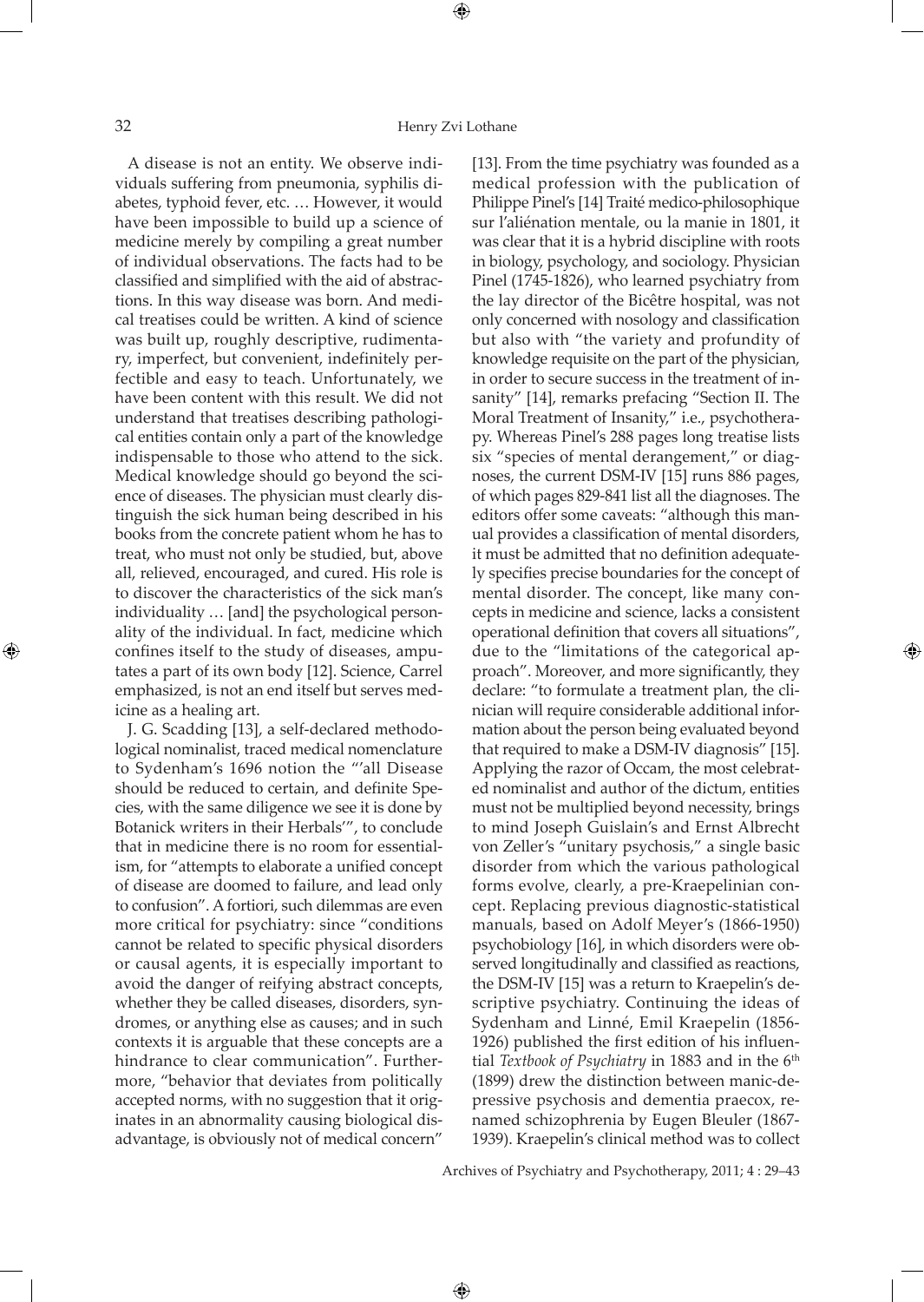hundreds of case histories recorded on cards, the legendary *Zählkarten*, which were abstracted and generalized as cross-sectional psychopathological paradigms in the *Textbook* and utilized to produce diagnoses and prognoses. The *Textbook* abounds in eloquent descriptions but contain few life histories and less dynamic formulations or accounts of psychotherapy. Having repudiated the early  $19<sup>th</sup>$  century dynamic psychiatry, Kraepelin created a behaviorist, static, organically-oriented science primarily for the benefit of institutional and forensic psychiatry. It was Sigmund Freud (1856-1939), taught psychiatry by Theodor Meynert in Vienna, who, together with his mentor the internist Josef Breuer, paved the way for the revival of dynamic psychiatry in the epochal 1895 *Studies on Hysteria,* co-authored with Breuer [17]. As noted by medical historian Pedro Laín Entralgo, "the contribution of psychoanalysis to medicine … [was] *to assign to its proper place, in the over-all biography of the patient,*  the event of the illness. … In the field of neurosis, Freud has succeeded in demonstrating that pathography is, and should be, basically, biography". "*Thanks to Freud, Western pathology has begun to be anthropological. Both clinically and pathologically, the patient has come to be considered as a person*"[18]. This innovation was completed with the elaboration of Freud's dream psychology in *The Interpretation of Dreams* [6], published in 1899 but dated 1900 on the title page, where Freud formalized the fundamental psychoanalytic method for the investigation of the inner psychological life of the individual, the technique of *free association* (*freie Einfälle*), which enabled the patient to express thoughts, sensations, and emotions effortlessly and spontaneously, free from the fear of being criticized. However, while free in the above sense from self-criticism and internal resistances, such associations are not free in the sense of arbitrary or random but are determined, i.e., ruled by the psychic determinism of cause and effect of past or present events [8, 19, 20, 21]. Neither conscious reflection nor symbol-

⊕

tion in fantasy or in act, or both. From the outset, two identities crystallized in Freud, the therapist and the theoretician. In his office Freud treated persons with neuroses and very rarely psychotic patients. However, Freud's treatment method was adopted in treating psychotic patients at the Burghölzli Hospital by Bleuler, C.G. Jung (1875-1961), and Jung's patient and student, Sabina Spielrein (1885-1942), a tradition that is still very much alive today [28]. Freud's major work on psychosis was his 1911 analysis of a book written by the most famous inpatient in the history of psychiatry, Paul Schreber (1842-1911). Lacking a good social and personal history, Freud erred in explaining Schreber's entire illness and alleged paranoid delusions as caused by a passive homosexual desire for his psychiatrist Paul Flechsig. Freud explained Schreber's desire as transference from similar desires towards his father, but had no evidence for either of these assumptions and Bleuler and Jung were the first to reject this interpretation. Actually Schreber suffered from a severe mood disorder and his fantasies of turning into a woman were related to dramas involving career, love, and marriage, and his wife's repeated miscarriages and stillbirths, an identification with his wife due to a transference from his mother [29, 30]. In 1907 Freud had provided a more truthful analysis of the dreams and dramas of love of a fictional character, Norbert Hanold, as depicted in Wilhelm Jensen's (1837-1911) novel *Gradiva* [23, 31]. Freud characterized Hanold's dreams and delusions, both fantasied and enacted, as "*Inszenierung*," as staged, i.e., dramatized. Hanold was inhibited in loving a woman of flesh and blood named Zoe Bertgang and "transferred" his love to a marble relief of an imaginary young woman he called Gradiva who died when the Vesuvius eruption buried Pompeii in 79 AD. Addressing Zoe as Gradiva, Hanold dramatized his love emotions in various acts and speeches, "a triumph of ingenuity and wit to be able to express the delusion and the truth in the same turn of words" [23]. Freud analyzed Hanold's "symptoms of a delusion—phantasies and actions alike—[as] the products of a compromise between the two mental currents … a struggle, …a *conflict*…between suppressed erotism and the forces that were keeping it in repression", "which has been demonstrated by me in the case

Archives of Psychiatry and Psychotherapy, 2011; 4 : 29–43

 $\bigoplus$ 

ic decoding but free association is the key that unlocks the hidden, repressed, thus unconscious, meaning not only of dreams but also of symptomatic acts, hallucinations [22], delusions [23], and dramatic enactments [24, 25, 26, 27]. Another pillar of Freud's psychoanalytic technique was the discovery of transference [17], as dramatiza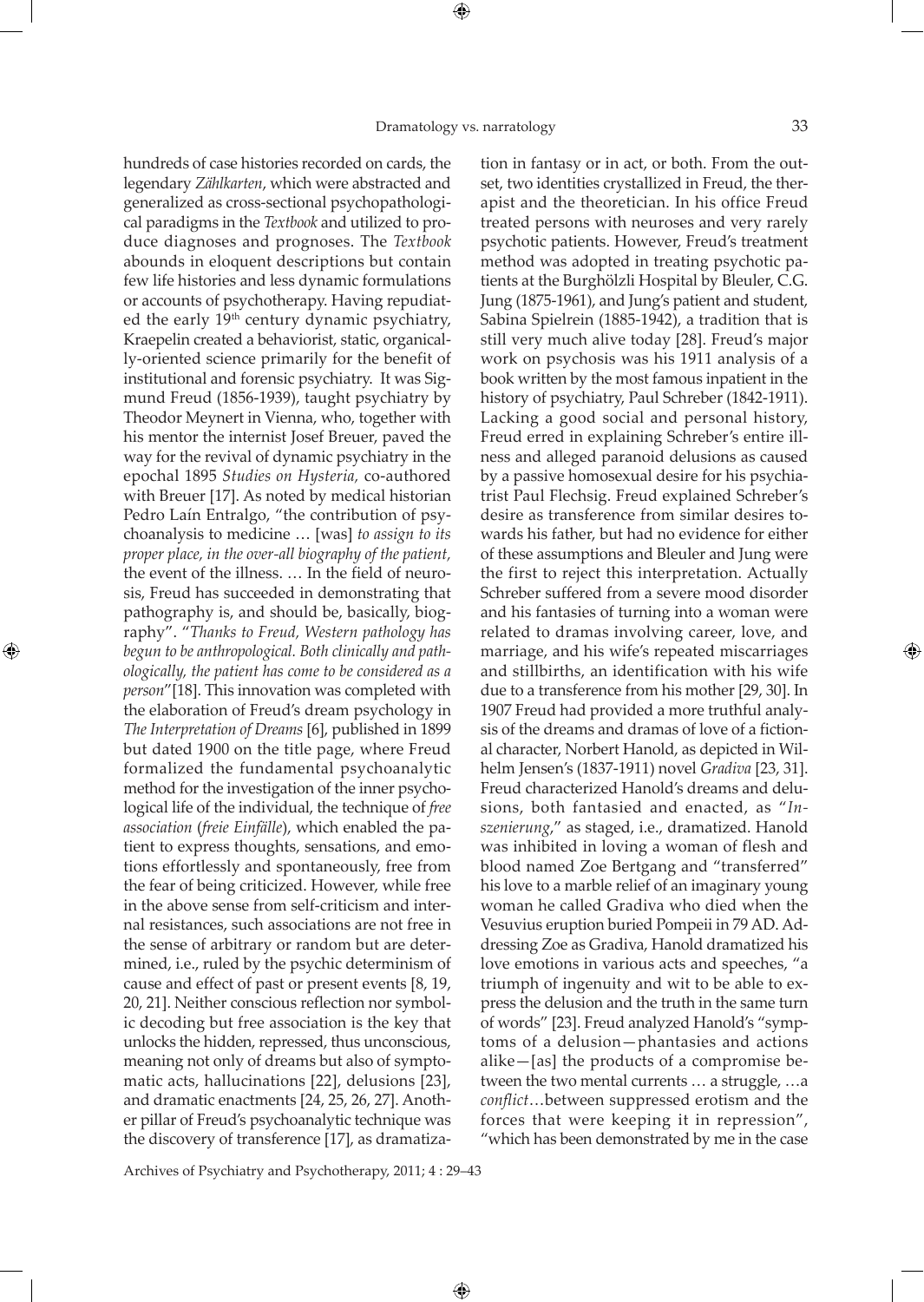of patients observed and medically treated in real life". The conflict had a happy ending: "the procedure which the author makes Zoe adopt for curing her childhood friend's delusion shows a far-reaching similarity—no, a complete agreement—with a therapeutic method which was introduced into medical practice in 1895 by Dr. Josef Breuer and myself … to which Dr. Breuer first gave the name of 'cathartic' and which I prefer to describe as 'analytic'" [23]. What turned Breuer's cathartic method into an analytic one was the introduction of transference, to which Freud refers in these terms: "the process of cure described by the author of *Gradiva* reaches its climax in the further fact that in analytic psychotherapy too the reawakened passion whether it is love or hate, invariably chooses as its object the figure of the doctor. It is here that the difference begins, which made the case of Gradiva an ideal one which medical technique cannot attain. Gradiva was able to return the love which was making its way from the unconscious into consciousness but the doctor cannot." [23]. Clearly, Zoe-Gradiva acted as a sexual object, a lover and an intuitive psychodrama therapist whereas a real therapist may not get sexually involved with a patient, and transference provides the necessary barrier against such temptation. Non sexual love, love writ large as *agape*, as care and concern for the other, is another matter. Thus, while the emotions of love and hate are as real and as dramatic in therapy as such emotions are in real life, the artificial situation of therapy, with its professional roles and ethical rules, precludes both participants from acting at the behest of their emotions. What Freud experienced in the 1890's with his first hysterical patients hit him again with greater force treating Dora in 1900 [32]. Further elaborations of transference were given the 1912-1915 papers on technique [33]. Dramatology brings psychiatry and psychoanalysis back to its source: the real-life, personal, and social context of individual existential dramas that forever elude all formulas and schemas. Dramatology as a method aims first to perceive, to observe, to establish facts, to avoid premature closure by grasping at diagnoses and dynamics or hunting for patterns and schemas. Diagnosis subsumes, dramatology individuates; to use an oxymoron, it is a historically-grounded science of the particular. Like warfare, medicine, psychiatry, psychoanalysis and psychotherapy utilize basic sciences but in practice they are all arts when dealing with human actions in interpersonal situations.

## **Dramatology in everyday life as communication to self and others**

Real life is inherently dramatic because it involves people interacting with each other in interpersonal relationships. We begin our development and maturation as persons in the dyadic situation of child and mother, the child's first teacher of love and language. Persons also engage in relationships with *things*, or external objects, with plants and animals, and with *thoughts*, in which images of external and internal objects dwell. It is thus desirable to speak of interpersonal relationships when we mean persons and object relationships when we mean objects external to us or the internal objects of cogitation, emotion, and fantasy. Quite special objects are theological entities such as God, angels, the Devil, the saints, with which we can entertain various relationships. Thus, we act on things that may or may not act back but we interact with people in reciprocal and mutual, or interpersonal, relations.

Plato defined thinking as the soul talking to itself. Freud [34] viewed "the power of thinking" as trial action, "as experimental action, a motor palpating", "thinking is an experimental action carried out with small amounts of energy" [35]. Given that thinking is a kind of action, or drama, we now move from action in dramas of everyday life to dramas of disordered, or pathological, acts.

#### **Disorder as drama**

 $\bigoplus$ 

Freud was also concerned with acts as such: symptoms--and of course we are dealing with psychical (or psychogenic) symptoms and psychical illness--are *acts* detrimental, or at least useless, to the subject's life as a whole . . . 'being ill' is in its essence a practical concept...you might well say that we are all ill--that is, neurotic -- since the preconditions for the formation of

Archives of Psychiatry and Psychotherapy, 2011; 4 : 29–43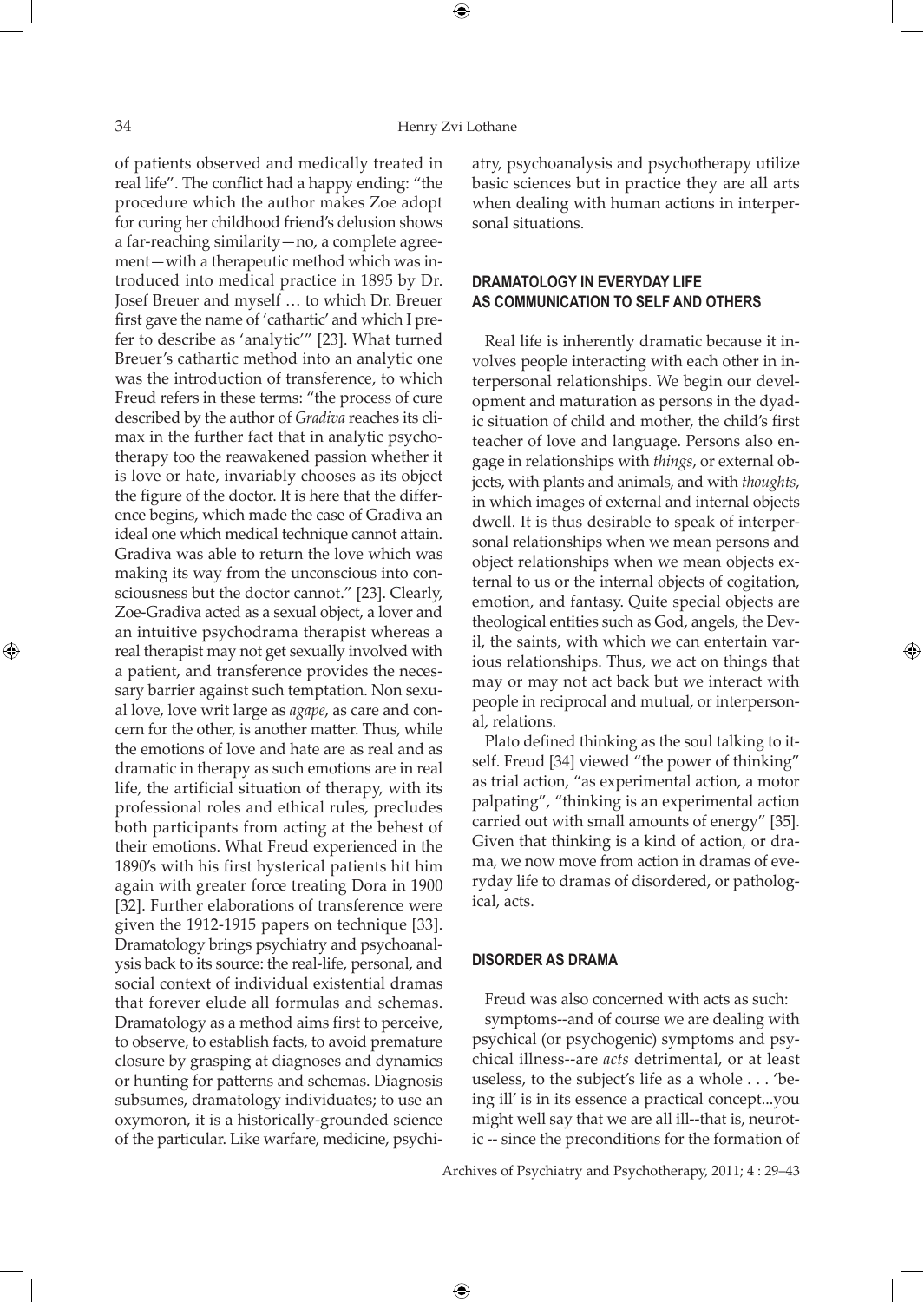symptoms can also be observed in normal people" [36].

The acts in this passage imply speech acts, i.e., communications, as he stated: "Nothing takes place in psycho-analytic treatment but an interchange of words between the patient and the analyst" [36]. After having journeyed from hypnosis and suggestion to the memory model of psychopathology [17], thence to the libido model [30, 37], and finally to the ego model [38], Freud reaffirmed his original interpersonal approach to life and disorder: "in the individual mental life someone else is invariably involved, as a model, as an object, as a helper, as an opponent; and so from the very first individual psychology ... is at the same time social psychology as well" [39], where by 'object,' a contraction from his original term, love-object, he clearly meant person. The final stage represents a fundamental paradigm shift: Freud's memory and libido models of disorder were monadic, or intrapersonal, the social context of the disorder is dyadic or interpersonal. Monadic as a theoretician, Freud was from the outset dyadic, or interpersonal, as a practitioner of psychotherapy and psychoanalysis [40].

⊕

Traditionally, psychiatrists and psychoanalysts have focused on the monad, or a one-person psychology, at the expense of the dyad, or a two-person psychology: on the intrapersonal vs. the interpersonal, on the solitary vs. the social, the dreamer vs. the agent, the narrator over the dramatizer. Interpersonal relations are a counterpoint of conscious and unconscious actions and interactions, of external conflicts of interests and internal conflicts of motives. The dyadic *is* dramatic. Dramatic interactions are public, they are seen, shown, and observed by oneself and others, justified as reasons or rationalizations, whereas the truer motives of actions and interactions remain private, unavowed, unseen but potentially avowable and understandable, i.e., analyzable. The most important finding of the interpersonal approach is that the complete meaning of a so-called symptom, or action, is revealed only after its interpersonal message from sender to receiver and meaning has been fully brought to light [40]. The interpersonal meaning includes not only the content, but also the *intent* of the communication, i.e., what do the two communicators *want* from each other. The monadic

model belongs in medicine, but psychiatry must be dyadic, or interpersonal: it takes one person to develop pneumonia, it takes two or more persons to create paranoia.

Traditionally psychoanalysts have predominantly worked with the *ideational* content of the person's internal world of thought and fantasy in formulating theories of disorder. Consistent with this approach, they tended to see the patient as a narrator [41] rather than as an actor and interactor. The consequence was to look for meaning in the thinking and fantasizing of the monad, which resulted in a pervasive intellectualism and a de-emphasis of feelings and emotions, the central phenomenon in everyday conversations, in drama (tragedy and comedy), in telling jokes, [42] as well as in emotional communication of the nonverbal esthetic domains: music, dance, and the visual arts.

We receive with feelings everything that happens to us, experiencing pleasure or pain, deprivation or gratification, hunger or satiety, and more. Feelings are emotions undergone, whereas emotions, as directed motions, are feelings enacted: we feel, are aware of, jealousy and envy of the other, we emote in reacting to the other by engaging in jealous and envious acts and attitudes. Similarly, we feel angry but emote towards the in acts of anger. In experiencing feelings and emotions we also dramatize an appeal to another person for support and survival: we ask the other to give us food, help, and money, approval, pity, consolation, or love. The ubiquitous plots of dramas span the spectrum from disappointment to despair over love betrayed, love lost, love threatened, unrequited, or wounded, or love regained, along a continuum from manageable traumas to uncontrolled tempests.

#### **From narratology to dramatology**

Freud, the creator of a new science, wrote: "It still strikes me myself as strange that the case histories I write should read like short stories [*Novellen*] and that, as one might say, they lack the serious stamp of science. I must console myself with the reflection that the nature of the subject is evidently responsible for this rather than any preference of my own"[17]. Freud's stories contain both descriptions of forgotten or remem-

Archives of Psychiatry and Psychotherapy, 2011; 4 : 29–43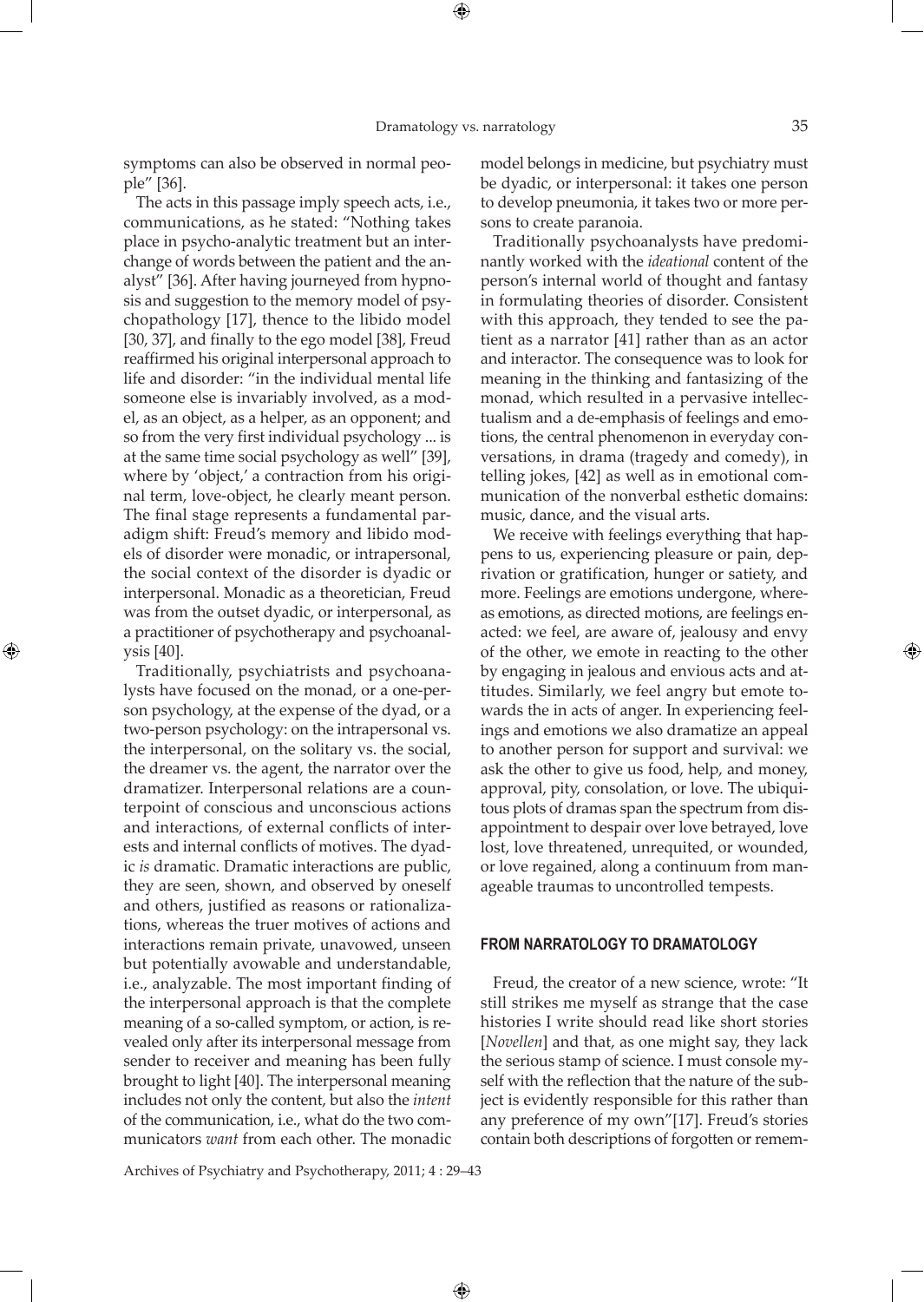bered traumatic events and lively dialogues. The stories and dialogues serve to depict traumatic thus dramatic—social and interpersonal events, situations, and scenes. What was defined medically as a disorder called hysteria turns out to be *historia*, history, his story or her story, memories of lived traumas that are variously relived in therapy in dramatic form. Thus, there are two story tellers here: the patient and the doctor, the patient dramatizing his story, the doctor narrativizing the patient's drama. Here is vignette of the only man described in the *Studies on Hysteria*: an employee who had become hysteric as a result of being ill-treated by his superior, suffered from attacks in which he collapsed and fell into a frenzy of rage, but without uttering a word or giving any sign of a hallucination. It was possible to provoke an attack under hypnosis, and the patient then revealed the he was living through the scene in which his employer had abused him in the street and hit him with a stick. A few days later the patient came back and complained of having had another attack of the same kind. On this occasion it turned out under hypnosis that had been re-living the scene to which the actual onset of the illness was related: the scene in the law-court when he failed to obtain satisfaction for his maltreatment [17]

The above episodes show how a life drama, either told to a listener or dramatically enacted and witnessed, becomes a form of disorder, then a mode of therapy, resulting in healing.

The legendary Anna O., the first patient of psychoanalysis and co-discoverer of psychoanalytic psychotherapy, called this therapy in English "'the talking cure' and referred to it jokingly as 'chimney-sweeping'", which Breuer called abreaction or catharsis. Breuer demonstrated this in his analysis of the following event. Anna O. suffered from thirst but found it impossible to drink … like someone suffering from hydrophobia … one day she went on … to describe, with every sign of disgust, how … her English lady companion's little dog—horrid creature!—had drunk out of her glass there. The patient said nothing, as she had wanted to be polite. After giving further energetic expression to her anger she had held back, she asked for something to drink.… These findings…made it possible to arrive at a therapeutic technical procedure left nothing to

be desired in its logical consistency and systematic application … this *process of analysis* [17].

Note that Breuer was the first to call this therapeutic procedure 'analysis', which Freud renamed 'psychoanalysis' in 1896. However, his 1895 chapter is entitled "The psychotherapy of hysteria" [17] and thereafter Freud used both terms to refer to his method of therapy. However, it was Breuer who underscored the dramatic aspect of the disorder and the dramatic process of healing. Thus he observed that Anna O., "*da sie diese Dinge durchlebend, sie teilweise sprechend tragierte*" [43] as she relived these experiences, she *dramatized* them partially in speech, but also in gesture and with expression of emotions. The crucial word '*tragieren'* was lost in Strachey's translation: "she acted these things through as though she was experiencing them and in part put them into words" [17], unfairly adding the qualifying words "as though" and thus hiding from view Breuer's verb *tragieren*, which in those days meant to dramatize, compose and perform drama on stage, to act a role, to represent dramatically. *Tragieren* contains the word *agieren*, to act and enact, that would be used by Freud as a technical term, acting out: Dora "took her revenge on me as she wanted to take her revenge on [Herr K.], and deserted me as she believed herself to have been deceived and deserted by him. She *acted out* [*agierte*] an essential part of her recollections and phantasies instead of reproducing them in the treatment" [32]. Dora's 'acting out,' or drama, became Freud's trauma: in his sour grapes mood he scorned Dora for having deserted him. It is not only that "the greater the resistance, the more extensively will acting out (repetition) replace remembering" [44], because Dora more tellingly dramatized her disappointment in Freud in the here-and-now for having sided against her with her parents and her seducer, Herr K. Moreover, while the repetitions were acts of unconscious remembering, in the form of dramatic interpersonal enactments, as discussed in recent years [24, 25, 26, 27]. Such enactments call for two kinds of analysis: first, detailed observation of the surface, of the actual dramatic confrontation, as to who, when, where, why did what and to whom; second, a depth exploration of the unconscious meaning of the enactments with the technique of free association.

Archives of Psychiatry and Psychotherapy, 2011; 4 : 29–43

 $\bigoplus$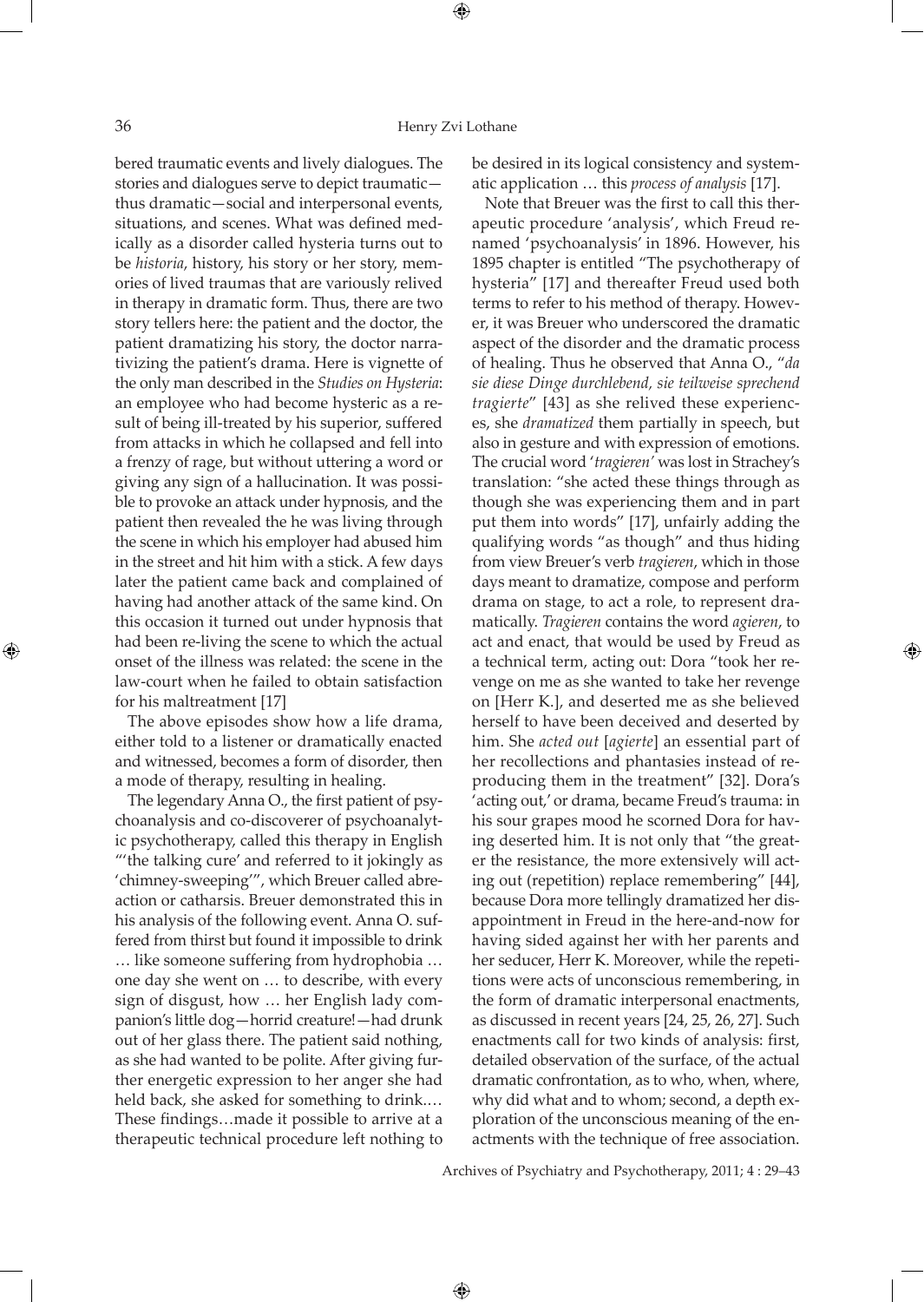Anna O. resorted to a theater simile to paint an important habit of her character: "this girl who was bubbling over with intellectual vitality, led an extremely monotonous existence in her puritanically-minded family. She embellished her life in a manner which probably influenced her decisively in the direction of her illness, by indulging in systematic day-dreaming, which she described as 'her private theatre' … this habitual day-dreaming while she was well passed over into her illness without a break" [17]. Daydreaming, remembering and hallucinating contain visual imagery as an important and ubiquitous component of dramatizing in fantasy, across a spectrum from the faintest to the most vivid, from the normal to the pathological [22].

 Having learned the technique of analysis from his mentor Breuer, Freud described how he "made up [his] mind to embark on an analysis" of an unnamed patient's "attacks of dizziness": Freud would ask her "what does that mean?" [17], while teaching her "to rely on the things that come into your head under the pressure of my hand". Four years later gave up all physical pressure and only asked the patients to free associate, a procedure he formalized later [6]. "We [Breuer and Freud] had compared the symptomatology of hysteria with a pictographic script [*Bilderschrift*] … In that alphabet being sick means disgust. So I said: 'If you were sick three days later, I believe that means that you looked into the room and felt disgusted" [17]. 'Pictographic' meant thinking in pictures, or visual images which was also meant dramatically reliving and expressing emotions. With another patient it became a question of finding out the cause of the pain … When I asked her… whether anything occurred to her or whether she saw anything, she decided in favour of seeing and began to describe her visual pictures. … She went on with her vision: a sun with golden rays. And this she was also able to interpret … What I had to deal with were allegories and at once I asked her the meaning of the last picture. She answered without hesitation: 'The sun is perfection, the ideal, and the grating represents my weaknesses and faults which stand between me and the ideal'. …A minute later I was initiated into her mental struggles and her self-reproaches and was hear-

⊕

ing of a small episode which gave rise to a selfreproach [17].

Under Freud's guidance the patient became an interpreter, too. This was a revolutionary insight: just as the key to the dream are in the dreamer's associations, so the patient's interpretations are at times more valid than those of the psychiatrist or the psychoanalyst, supplying confirmatory evidence to those of the analyst. Guided by this principle I took Schreber's self-interpretations as more valid than those of his psychiatrists and those of Freud [45].

 Dreams and day dreams represent ideas and emotions in mental pictures, or images, a process Freud called "representability" (*Darstellbarkeit*), from *darstellen*, which in German means to describe graphically and to put on stage:

 Dreams … think predominantly in visual images, but not exclusively. They make use of auditory images as well… and other senses…The transformation of ideas into hallucinations is not the only respect in which dreams differ from waking life. Dreams construct a *situation* out of these images, represent something as an event happening in the present,… they *dramatize* an idea … in dreams … we appear not to *think* but to *experience* … we attach complete belief to the hallucinations. Not until we wake up does the critical comment arise that … we have merely been thinking in a particular way" [6].

Freud [6] further defined "condensation, together with the transformation of thoughts into situations ('dramatization'), [as] the most important and peculiar characteristic of the dream work". Such transformation also takes place in "dream symbolism [that] extends far beyond dreams but exercises a similar dominating influence on representation in fairy-tales, myths and legends, in jokes and in folk-lore. … Dream symbolism in all probability [is] a characteristic of the unconscious thinking which provides the dream work with the material for condensation, displacement, and *dramatization*" [6], and, by extension, material for daydreams and the conscious and unconscious meanings of actions.

 Freud's awareness of the role of mental images in life and disorder led him to emphasize the mutually evocative function of images emerging in the process of free association in therapy in both patient and analyst, further elaborated by Isakower under the term analyzing instru-

Archives of Psychiatry and Psychotherapy, 2011; 4 : 29–43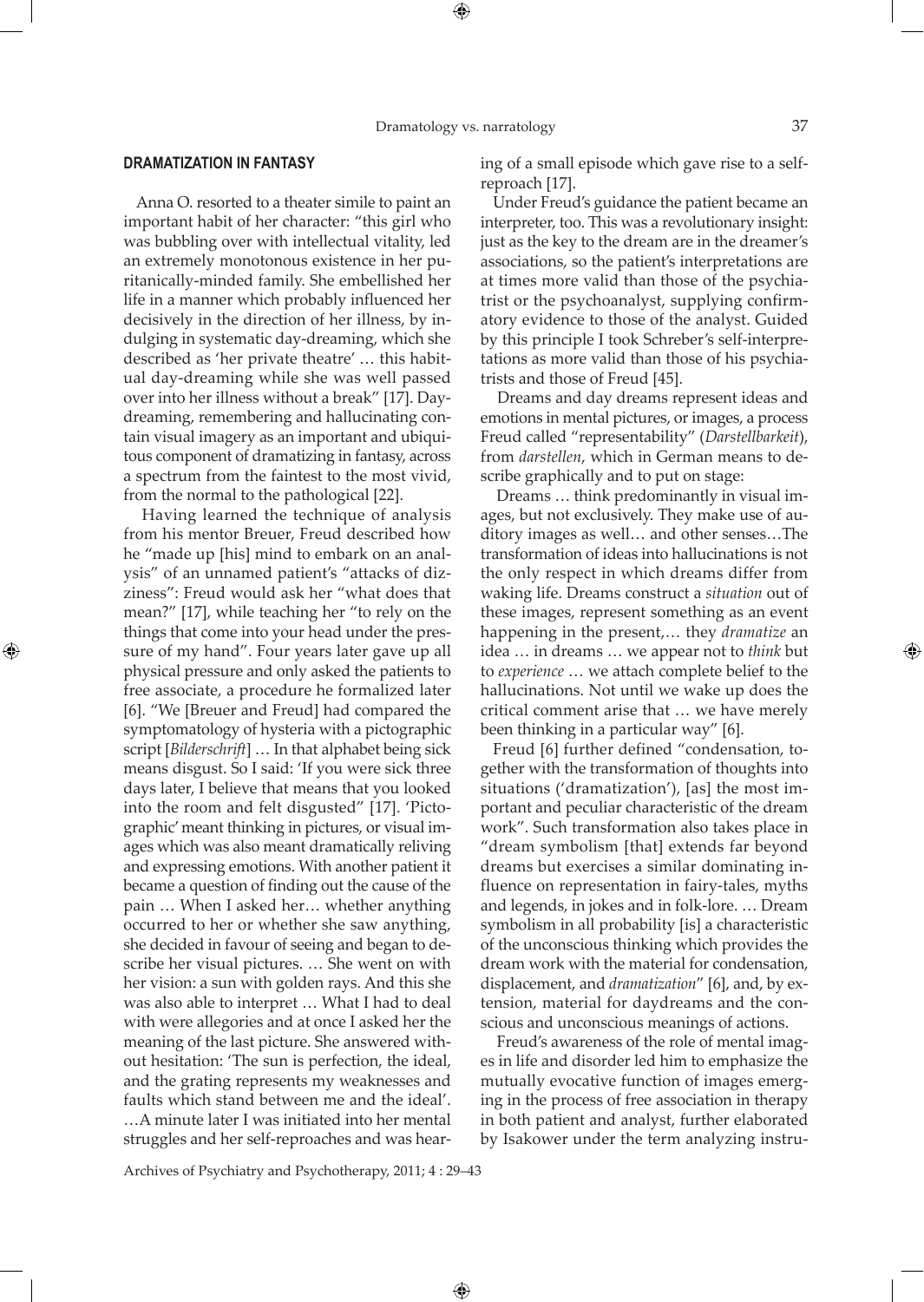⊕

ment [19, 46], and operationalized as reciprocal free association by Lothane [47, 20, 21].

#### **Dramatization in act**

Freud's method points to the inherent affinity between therapeutic analysis and literary analysis, which he prized highly: "Before the problem of the creative artist analysis must, alas, lay down its arms" [48], expressing his admiration for Dostoevsky. In literature analysis means "the investigation of any production of the intellect, as a poem, tale, argument, philosophical system, so as to exhibit its component elements in simple form" [49], analysis is "the elucidation, clarification, and explication of expressions and statements through a determination of their meaning or logical use" [50]. Freud saw "creative writers [as] valuable allies and their evidence is to be prized highly … in their knowledge of the mind they are in advance of us everyday people" [23].

Freud discovered even greater affinities between dreams, desires, and conflicts in ancient and modern literary dramas. It was in Sophocles' *Oedipus Rex* and Shakespeare's *Hamlet* that Freud uncovered the Oedipus complex, "a universal event of early childhood…Each member of the audience was once, in germ and in phantasy, just such an Oedipus" [51]. In an essay written in 1905-1906 and published in 1942 Freud [52] wrote:

Since Aristotle the purpose of drama is to arouse 'terror and pity', and so 'to purge the emotions, … opening up sources of pleasure or enjoyment in our emotional life, just as *joking* or fun opening up similar sources… The prime factor is unquestionably the process of getting rid of one's own emotions by 'blowing off steam' …the consequent enjoyment corresponds … to an accompanying *sexual* excitation… the playwright and the actor enable [the spectator] *to identify himself* with a hero, [to gain] an enjoyment … based on an illusion, [because] suffering on stage … is only a game, which can threaten no damage to his personal security. [Compared to] lyric poetry [and] epic poetry,… drama seeks to explore emotional possibilities more deeply and to give an enjoyable shape even to … suffering and misfortune … as happens in tragedies. [In drama] mental suffering [occurs] in connection with some … event out of which the illness

shall arise. … Some plays, such as the *Ajax* and the *Philoctetes,* introduce the mental illness as already established. … It is easy to give an exhaustive account of the preconditions governing an event of the kind that is here in question. *It must be an event involving conflict and it must include an effort of will together with resistance*" [52].

It cannot be emphasized enough: the factor of a *repressed*, i.e. unconscious, conflict, one of the pillars of Freud's psychoanalytic method, is the indisputably novel addition to the classical definitions of drama since Aristotle. Freud delineated five kinds of drama: (1) religious, "a struggle against divinity"; (2) social, "a struggle against society"; (3) tragedy of character, "a struggle of individual men"; (4) psychological drama, where "the struggle that causes the suffering is fought out in the hero's mind itself—a struggle between different impulses", "where we have tragedies of love, the suppression of love by social culture, by human conventions, or the struggle between 'love and duty', … the starting point of almost endless varieties of situations of conflict: just as endless, in fact, as the erotic day-dreams of men" [52], i.e., conflicts of conscience; (5) psychopathic, "between a conscious impulse and a repressed one", the "repressed impulse [of regicide, i.e., parricide] is one of those which are similarly repressed in all of us … is shaken up by the situation in the play". The dramatist's business to induce the same illness in *us*; and this can best be achieved if we are made to follow the development of the illness along with the sufferer" [52]. Here Freud shifts from dramaturgy to a dramatological conception of psychoanalysis and conjoining it with the psychotherapeutic method.

⊕

### **Psychotherapy as drama, the centrality of confrontation**

Breuer named his therapeutic method cathartic, from the Aristotelian drama theory of catharsis, literally, purgation. It was not only a matter of recalling a trauma but

*whether there has been an energetic reaction that provokes an affect* (emphasis in the original) … the whole class of voluntary and involuntary reflexes—from tears to acts of revenge … The injured person's reaction to the trauma only exercises a completely '*cathartic'* [emphasis in the

Archives of Psychiatry and Psychotherapy, 2011; 4 : 29–43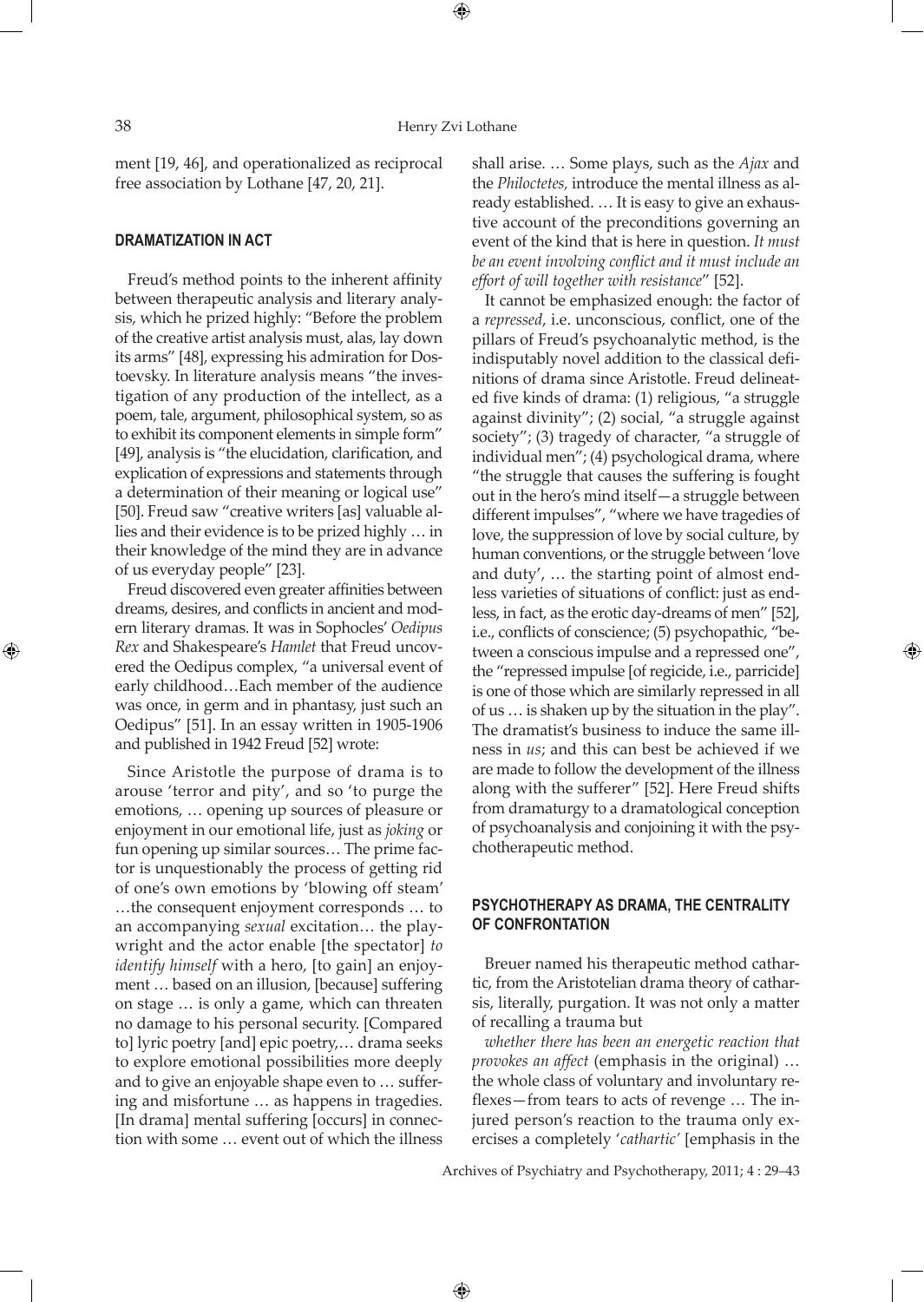original] effect if it is an *adequate* reaction—as, for instance, revenge. But language serves as a substitute for action; by its help, an affect can be '*abreacted'* almost as effectively. In other cases speaking is itself the adequate reflex, when, for instance, it is a complaint [*Klage*] or giving utterance to a tormenting secret (confession!) [17].

Breuer is silent about his own emotions reactions to the patient. However, in therapy the two players, while interacting according to mutually binding roles and rules, also confront each other as individuals with their own needs and emotions, both consciously and unconsciously, every step of the way, and at times in strikingly momentous enactments, as real people, unique in their physical lineaments of face and body, thinking, acting and speaking style, working and loving, character traits and idiosyncrasies, philosophies and prejudices, in sum, singular as real interactors in the here-and-now, sharing emotions and expectations, learning from each other about love.

In the very first encounter they perceive each other both consciously and unconsciously and sense how they are alike or different, how compatible, whether they like or dislike each other, and how much they would like to collaborate with each other. The patient assesses the authority, abilities, and knowledge of the therapist, the therapist whether he will be able help the patient. If they decide to work together, they might still consider a preliminary trial period before they make the final commitment to each other.

⊕

As staged drama is not primarily a narrated story, although story telling is woven into the dramatic dialogue, so both patient and therapist are not primarily narrators but dramatic interactors. The story is told by the patient piecemeal, as it emerges in the stream of consciousness, while it is also being enacted as a real and as transferential relationship, and after months or years that story may asymptotically reach the ideal of "a search of a picture of the patient's forgotten years that shall be alike trustworthy and in all essentials respects complete" [53]. Freud's job description includes that of the patient offering "lost memories, his dreams, … 'free association', … actions…some fairly important, some trivial, both inside and outside the analytic situation, … the relation of transference, calculated to favour the return of these emotional connections…the two portions of the work of analysis, between [the analyst's constructions] and that of the patient. … Both of them have an undisputed right to reconstruct… both of them are subject to many of the same difficulties and sources of error" [53]. This job description shows the difference between the epistemology of interpretations as constructions, which can fairly be characterized as a method of exploration and *contemplation*, and that of dramatization in act and pertaining to *confrontation* in both the real and transference drama. Although Freud did not use the word confrontation, he described it in military metaphors: "this latest creation of the disease must be *combated* like the earlier ones. This happens, however, to be by far the hardest part of the whole task. It is easy to learn how to interpret dreams, to extract from the patient's associations his unconscious thoughts and memories, and to *practice similar explanatory arts*: for these the patient will always provide the text" (emphasis added); a whole series of psychological experiences are revived not as belonging to the past but as applying to the physician at the present moment" [32]; "all the patient's tendencies, including hostile ones, are aroused" [32]. Freud also discussed these issues in 1912: "This struggle between the doctor and the patient, between intellect and instinctual life, between understanding and seeking to act and act out, is played out almost exclusively in the phenomena of transference. It is on that field that the victory must be won –the victory whose expression is the permanent cure of the neurosis. … For when all is said and done, it is impossible to destroy anyone *in absentia* or *in effigie*" [33], for "the patient brings out of the armory of the past the weapons with which he defends himself against the progress of the treatment—weapons which we must wrest from him one by one" [44].

Struggle is commonly called confrontation. Confrontation in the therapy is something more: it is a fundamental technique of psychotherapy [54] and the term itself is not found in Freud. Traditionally, psychotherapy is defined as comprising the operations of clarification, confrontation, and interpretation. However, these functions are not sharply demarcated but flow into each other. Fenichel [55] noted that "clarification" is achieved when "we succeed in using confrontation… of his reasonable ego with the fact of his

Archives of Psychiatry and Psychotherapy, 2011; 4 : 29–43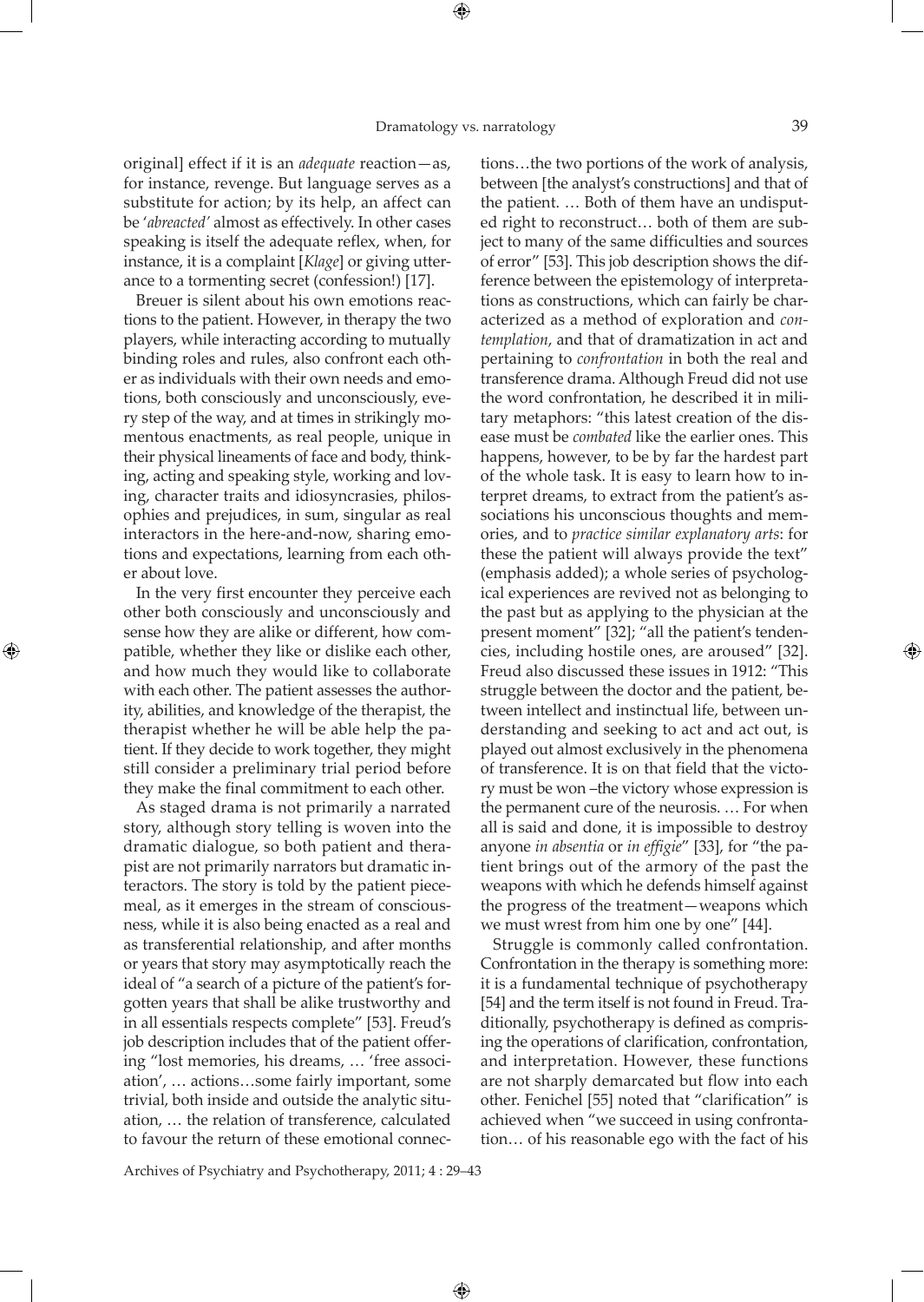resistance and the history of its origin"; "resistance analysis was evolved from interpretation analysis"; "an interpretation in the true analytic sense … is a real confrontation of the experiencing ego with something which it had previously warded off". It was left to Wilhelm Reich [56, 57, 58] to include confrontation in his technique of *analysis of character resistance*:

we ask ourself [sic!] *why* the patient deceives, talks in a confused manner, why he is affectblocked, etc.; we try to arouse the patient's interest in his character traits which presents the cardinal resistance… it is left up to him whether or not he will utilize his knowledge for an alteration of his character. In principle, the procedure is not different from the analysis of a symptom. What is added in character-analysis is merely that we isolate the character trait and confront the patient with it repeatedly until he begins to look at it objectively and to experience it like a painful symptom; thus, the character trait begins to be experienced as a foreign body which the patient wants to get rid of" [58].

To confront is to compare, to produce ocular evidence, to demonstrate, to show, to point out behavior the patient was unconscious of. Character analysis was cited by Anna Freud [9].

Greenson [59] defined "the term 'analyzing' [as] a shorthand expression which refers to… insight-furthering techniques…usually including four distinct procedures: *confrontation, clarification, interpretation,* and *working-through*". However, since "confrontation leads to the next step, *clarification*", and since "the third step is *interpretation*, which "means to make conscious the unconscious meaning, source, history, mode, or cause of a given psychic event," it follows that "the procedures of clarification and interpretation are intimately interwoven". Having quoted Wilhelm Reich in the connection with resistance analysis both as due to the patient's character habits and traits and to transference, Greenson states: "in order for an interpretation or a confrontation to be effective we must be sure that the patient can perceive, can understand, can apprehend the interpretation or confrontation… that a reasonable ego is available to the patient. We analyze the resistances first, because the resistances will interfere with the formation of a reasonable ego". The latter is essential, because "we analyze transference resistance only when

a reasonable ego, a working alliance is present. … Usually, *silence* on the part of the analyst is enough to bring the transference resistance into sharp relief. If this does not succeed, the often *confrontation* will make the patient aware of the transference resistance". Greenson's ideas were endorsed by Gabbard [60, 61].

From Freud [17, 33] on, analysts regarded transference interpretations as central to psychotherapy, e.g., in Otto Kernberg's transferencefocused psychotherapy (TFP) [62]. Interpersonal drama therapy (IDT) offers an alternative approach to transference. Actions and interactions do not enter the scene with the label 'transference' on them, anymore than psychiatric diagnoses are; they are first enacted and observed as dramatic verbal and nonverbal communications, a subject for the primacy of perception. This is the due order: first deal with the conscious and the observable facts of the interaction and then explore fantasy, imagination, transference, and unconscious dynamics with the help of free association. The initial impressions are also based on intuition, common sense, and clinical tact. Since the patient is primarily turning to the therapist with an appeal for help, understanding, and support, it should be met with actions that are responsive to that appeal: care and concern, empathy and sympathy, reflecting the complementary and reciprocal needs and roles of both interactors. In the dramatic here-and-now, transference should not to be applied a priori as an explanation of the patient's actions. Whether the patient's actions are determined by past transferences can only be ascertained at the conclusion of a careful mutual exploration, since both the patient's resistance and transference may provoke the therapist's counter-resistance and counter-transference.

Freud's intent to humanize the organic psychiatry of his times was coupled with the ambition to universalize his insights as stereotypes and patterns, thus repeating similar dilemmas of descriptive psychiatry, e.g., in the aforementioned wrong formulas and stereotyped use of transference to create Schreber the myth, instead of addressing the concrete complexity of Schreber the man, limitations now corrected by dramatology [45]. Moreover, dramatology approaches disorder not only in terms of its causes but also in terms of its goals: it addresses the pa-

Archives of Psychiatry and Psychotherapy, 2011; 4 : 29–43

 $\bigoplus$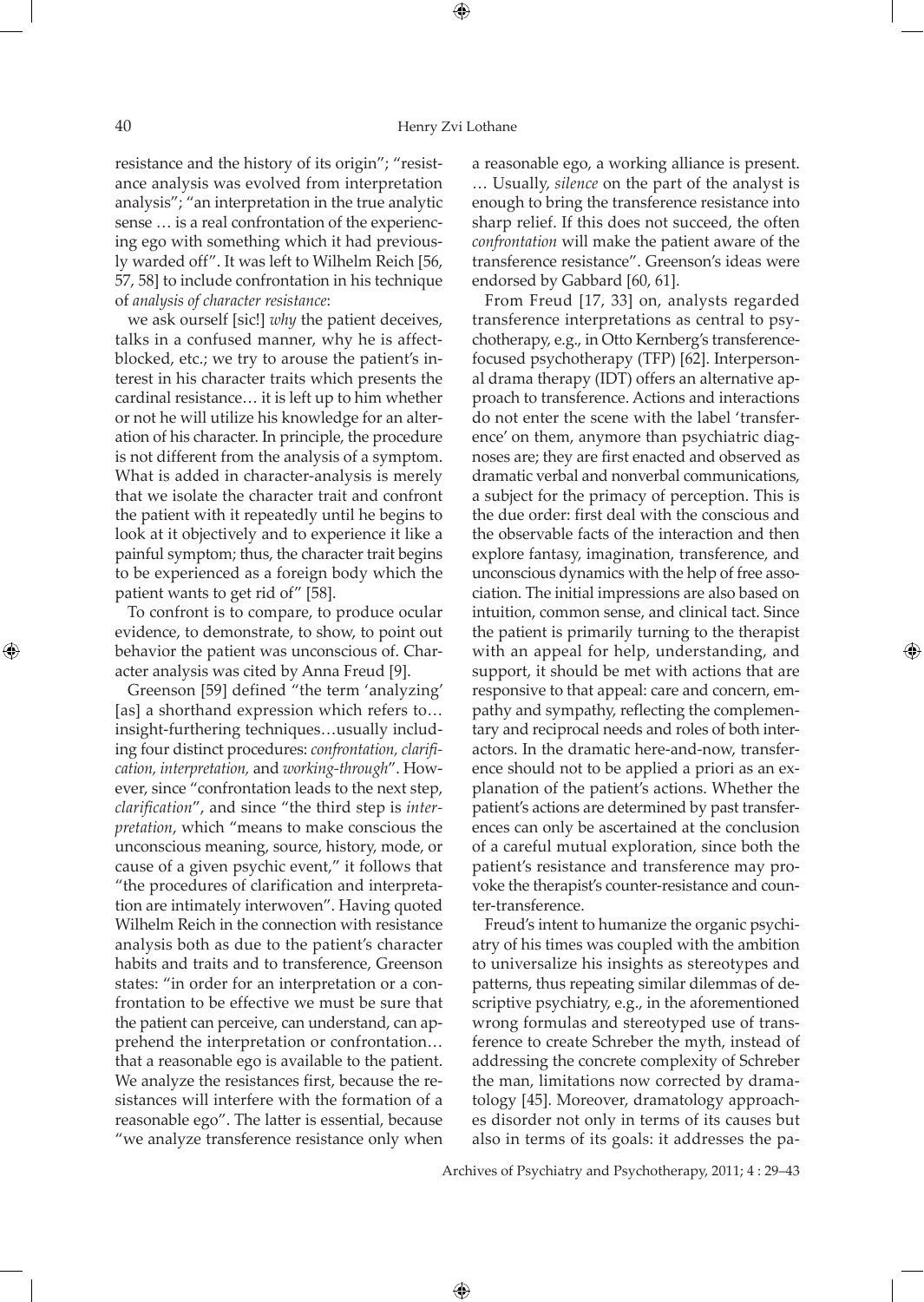⊕

tient's healthy, rational and resilient personality, directed towards self-regulation and re-integration, while seeing the therapist, as Freud did [17], as a mentor, a liberator, a teacher, for therapy was for Freud an after-education, or a reeducation.

Moreover, since dramatology is linked to deontology, i.e., the ethics of duty, moral obligation and moral commitment, interpersonal drama therapy focuses on ethical conflict that inevitably accompanies crises in interpersonal relationships [63, 64].

#### **The role of dynamic psychiatry**

⊕

At the beginning of the 20<sup>th</sup> century Freud's psychoanalytic dynamics gave birth to dynamic psychiatry in one place only, the Burghölzli hospital, thanks to its director Bleuler and deputy C.G. Jung. Jung reported to Freud's that he successfully treated his famous patient, Sabina Spielrein [64], with Freud's method, and Freud wrote back: "essentially, one might say, healing [*Heilung*] is effected by love ... and transference" [65]. In contrast to the static-organic German psychiatry, Jung's mentor Eugen Bleuler combined Kraepelin descriptions with Freud's dynamics in his formulations of paranoia [66] and schizophrenia [67]. Thanks to Bleuler's other Swiss follower, Adolf Meyer, and Burghölzli trained American psychiatrist A. A. Brill, dynamic psychiatry became firmly established in the United States [28]. The dynamic approaches of the outpatient treatment of people with neuroses inspired generations of physicians and others to merge inpatient treatment of psychoses with dynamic psychotherapy, as exemplified by the tradition of Chestnut Lodge in the USA, or the Tworki Psychiatric Hospital in Poland. This approach traveled back to Europe after World War II, inspiring therapists like Gaetano Benedetti, and Martti Siirala and the founding of the International Society for the Psychological Treatments of the Schizophrenias and Other Psychoses, with branches in Europe and the USA [28].

The repeated calls for merging psychiatry and neurology as neuropsychiatry [68, 69] have undermined the traditional meaning of the role of the psychiatrist, literally, a doctor of the psyche, a healer of the soul. The former psychosocial approach to history taking and clinical description has devolved into eliciting target symptoms and matching those with medications, with a concomitant neglect of understanding the suffering person, the family background, and the social and cultural environment. In many cases the result has been stagnation and therapeutic nihilism, with harm to the patients.

On the geriatric unit at Mount Sinai Hospital in New York City the author has conducted weekly senior attending clinical rounds. After the presentation of the patient's present and past history by the resident, the patient is invited to participate in front of the treatment team in an interview. The interview method is based on combining the free-associative process, and the technique taught by his teacher George L. Engel, M.D. [70, 71], who formulated the biopsychosocial model [71], with the dramatological approach, the latter focusing on the drama of the present conflict and crisis. Engel [70] cited Meyer [16] who advocated a holistic approach: taking a good history, attending to biological and facts and "affective assets," "habits," "psychogenic" and "dynamic determining factors," to arrive at a comprehensive diagnosis and an assessment of the entire "psychobiologic adaptation" of the patient. This interviewing technique repeatedly revealed relevant data and connections missed by the traditional check list and diagnostic tree method of history taking and interviewing. Further data would come to light in the team discussion that followed: observations and associations by nurses, social workers, psychodrama therapists, medical students, resident and attending psychiatrists. The dynamic perspective was also integrated with biological and milieu treatments. The rounds not only shed light on the patients' dynamics, which were then further explored by the therapists, but were also an important teaching tool and built cohesion and esprit de corps among the team members. The approach and videos of patient interviews were presented at Ground Rounds of the Department of Psychiatry and a paper about this work is in preparation.

#### **REFERENCES**

 1. Todorov T. Grammaire du Décameron. The Hague: Mouton; 1969.

Archives of Psychiatry and Psychotherapy, 2011; 4 : 29–43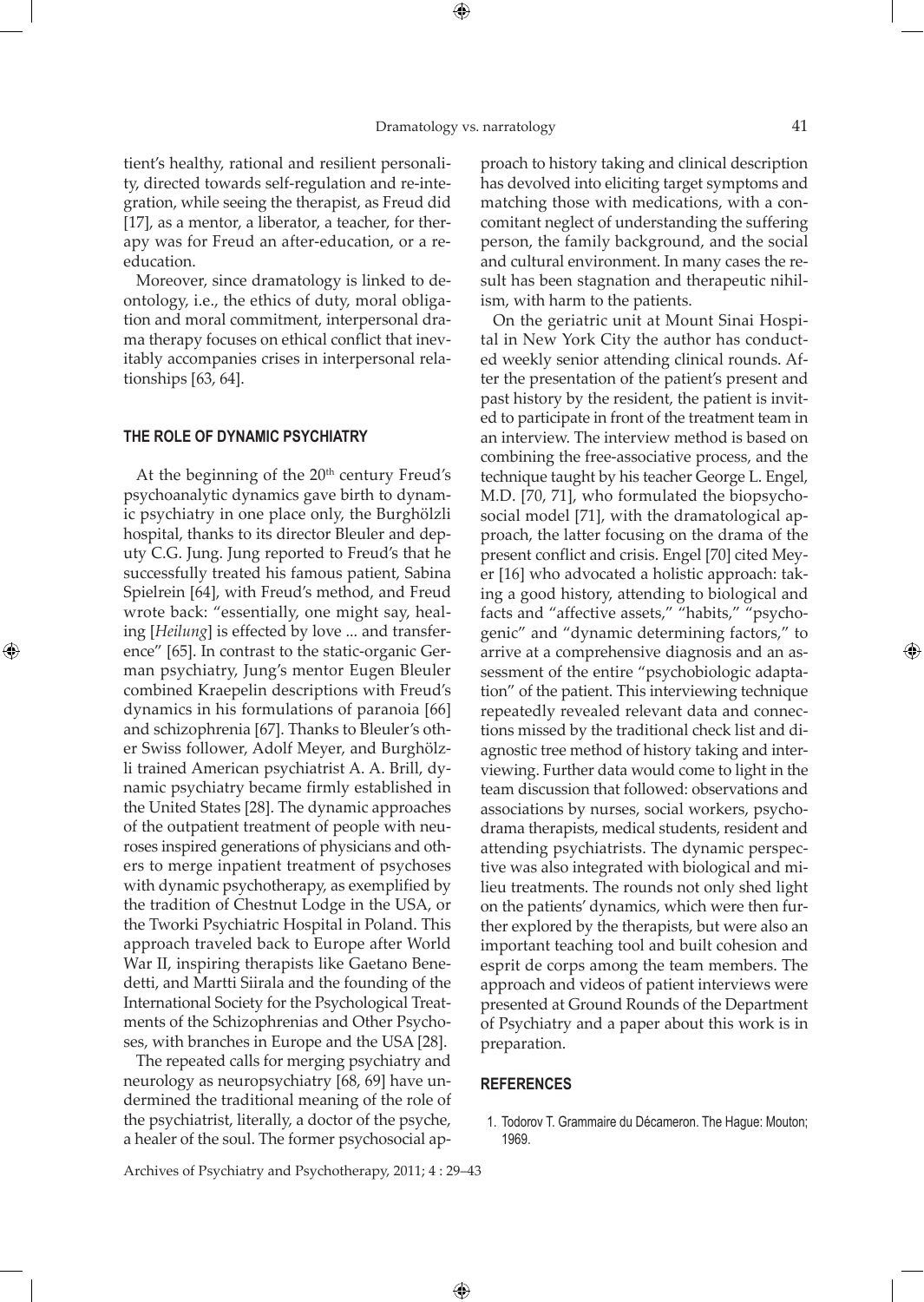#### 42 Henry Zvi Lothane

 $\bigoplus$ 

- 2. Lothane Z. Dramatology in life, disorder, and psychoanalytic therapy: a further contribution to interpersonal psychoanalysis. Internat Forum Psychoanal. 2009; 18(3): 135–148.
- 3. Lothane Z. Sándor Ferenczi, the dramatologist of love. Psychoanalytic Perspectives. 2010; 7(1): 165–182.
- 4. Lothane Z. Dramatology: a new paradigm for psychiatry and psychotherapy. Psychiatric Times. 2010; 27(6): 22–23.
- 5. Lothane Z. Dramatology: a new paradigm for psychiatry, psychoanalysis and interpersonal drama therapy (IDT). Academy Forum. 2011; 55: 22–24.
- 6. Freud S. The Interpretation of Dreams. SE 4,5. London: Hogarth; 1900.
- 7. Preminger A. Princeton Encyclopedia of Poetry and Poetics. Princeton, NJ: Princeton University Press; 1974.
- 8. Lothane Z. Imagination as a reciprocal process and its role in the psychoanalytic situation. Internat Forum Psychoanal. 2007; 16: 152–163.
- 9. Freud A. The Ego and the Mechanisms of Defense. New York: International Universities Press; 1966.
- 10. Ruesch J, Bateson G. Communication The Social Matrix of Psychiatry. New York: Norton; 1951.
- 11. Merleau-Ponty M. The Primacy of Perception. And Other Essays on Phenomenological Psychology and Philosophy of Art, History, and Politics. In: Edie JM, editor. Chicago: Northwestern University Press; 1964. p. 25
- 12. Carrel A. Man the Unknown. New York: Harper & Brothers, 46th edition; 1935. p. 236, p. 246–248.
- 13. Scadding JG. Editorial the semantic problems of psychiatry. Psychol Medicine. 1990; 20: 243–248.
- 14. Pinel PA. Treatise on Insanity. New York: Hafner; 1962. The facsimile of the English 1806 translation of the original Traité médico-philosophique sur l'aliénation mentale, ou la manie. Paris: Richard, Caille, & Ravier; 1801. p. 45.
- 15. DSM-IV. Diagnostic and Statistical Manual of Mental Disorders. Fourth edition. Washington: American Psychiatric Association; 1994.
- 16. Meyer A. Progress in teaching psychiatry. Journal American Medical Association. 1917; 69: 861–863.
- 17. Breuer J, Freud S. Studies on Hysteria. Standard Edition 2. London: Hogarth; 1895.
- 18. Entralgo PL. Mind and Body Psychosomatic Pathology A Short History of the Evolution of Medical Thought. New York: PJ Kenedy & Sons; 1956. p. 130–135.
- 19. Wyman HM, Rittenberg SM. The analyzing instrument of Otto Isakower MD.: Evolution of a psychoanalytic concept. Journal of Clinical Psychoanalysis. 1992; 2: 165–222.
- 20. Lothane Z. The analyzing instrument and reciprocal free association. Journal of Clinical Psychoanalysis. 1994; 3: 61–82.
- 21. Lothane Z. Reciprocal free association: listening with the third ear as an instrument in psychoanalysis. Psychoanal Psychol. 2006; 23: 711–727.
- 22. Lothane Z. The psychopathology of hallucinations a methodological analysis. Brit J Med Psychol. 1982; 55: 335–348.
- 23. Freud S. Delusions and dreams in Jensen's Gradiva. SE 9. London: Hogarth; 1907.
- 24. Cassorla RM. Acute enactment as a 'resource' in disclosing a collusion between the analytical dyad. Internat J Psychoanal. 2001; 82: 1155–1170.
- 25. Chused JF. The evocative power of enactments. Journal of the American Psychoanalytic Association. 1991; 39: 615– 639.
- 26. McLaughlin JT. Clinical and theoretical aspects of enactment. Journal of the American Psychoanalytic Association. 1991; 39: 595–614.
- 27. Coleman DJ. The Poetics of Psychoanalysis Freudian Theory Meets Drama and Storytelling. Tarentum, PA: Word Association Publishers; 2004.
- 28. Lothane Z. The partnership of psychoanalysis and psychiatry in the treatment of psychoses and borderline states: its evolution in North America. The Journal of the American Academy of Psychoanalysis and Dynamic Psychiatry. 2011; 39(3): 499–523.
- 29. Lothane Z. In Defense of Schreber/Soul Murder and Psychiatry. Hillsdale, NJ/London: The Analytic Press; 1992.

⊕

- 30. Lothane Z. W obronie Paula Schrebera. Neuropsychiatria Przegląd Kliniczny. 2009; 1(3): 4–14.
- 31. Lothane Z. The lessons of a classic revisited: Freud on Jensen's Gradiva. Psychoanal Rev. 2010; 97(5): 789–817.
- 32. Freud S. Fragment of an analysis of a case of hysteria. SE 7. London: Hogarth; 1905. p. 7–122.
- 33. Freud S. The dynamics of transference. SE12. London: Hogarth; 1912. p. 99–108.
- 34. Freud S. On negation. SE, 19. London: Hogarth; 1925. p. 235–239.
- 35. Freud S. New Introductory Lectures on Psycho-analysis. SE 23. London: Hogarth; 1933. p. 89.
- 36. Freud S. Introductory Lectures on Psycho-analysis. SE16. London: Hogarth; 1916-1917. p. 358.
- 37. Freud S. Three Essays on the Theory of Sexuality. SE7. London: Hogarth; 1905b.
- 38. Freud S. The Ego and the Id. SE, 19, London: Hogarth; 1923.
- 39. Freud S. Group Psychology and the Analysis of the Ego. SE17. London: Hogarth; 1921.
- 40. Lothane Z. Freud and the interpersonal. International Forum of Psychoanalytic. 1977; 6: 175–184.

Archives of Psychiatry and Psychotherapy, 2011; 4 : 29–43

 $\bigoplus$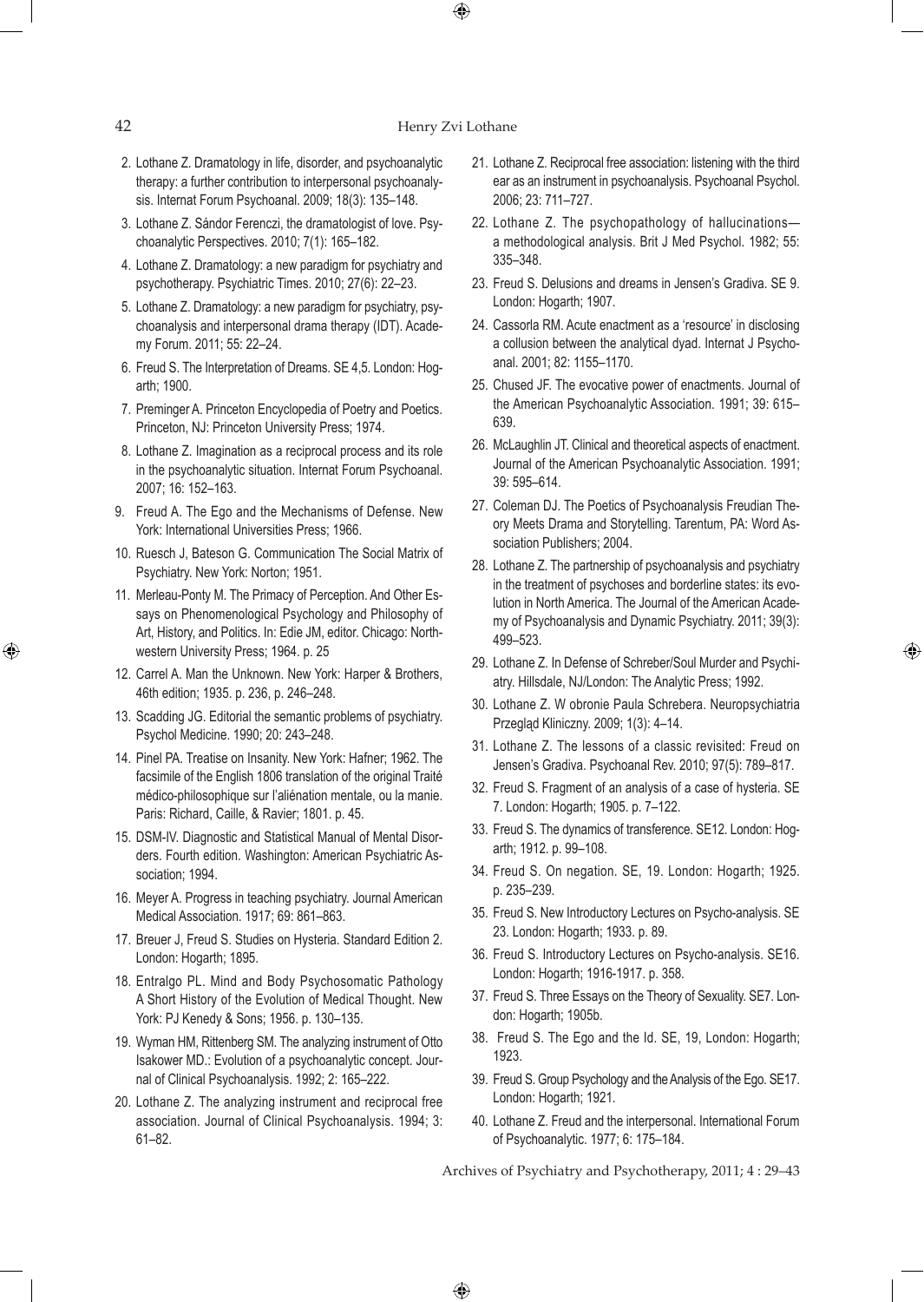$\bigoplus$ 

- 41. Spence D. Narrative Truth and Historical Truth. New York: Norton; 1982.
- 42. Lothane Z. The uses of humor in life, neurosis, and in psychotherapy. Internat Forum of Psychoanal. 2008; 17:(3) 180–188, (4)232–239.
- 43. Breuer J, Freud S. Studien über Hysterie. Leipzig und Wien: F. Deuticke; 1909. p. 20.
- 44. Freud S. Remembering, repeating and working-through. SE 12. London: Hogarth; 1914. p. 147–156.
- 45. Lothane Z. The teachings of honorary professor of psychiatry Daniel Paul Schreber JD, to psychiatrists and psychoanalysts, or dramatology's challenge to psychiatry and psychoanalysis. Psychoanalytic Review. 2011; 98(6): 775–815.
- 46. Reiser M. Memory, empathy, and interactive dimensions of psychoanalytic process. J Am Psychoanal Assoc. 1999; 47: 485–501.
- 47. Lothane Z. The analysand and analyst team practicing reciprocal free association: defenders and deniers. Internat Forum Psychoanal. 2010; 19: 155–164.
- 48. Freud S. Dostoevsky and parricide. SE22. London: Hogarth; 1928, p. 177–196.
- 49. The Oxford English Dictionary, vol. 1. Oxford: Clarendon Press; 1933.
- 50. Webster's Third New International Dictionary. Springfield, MA: Merriam Company. 1971.

⊕

- 51. Freud S. Extracts from the Fliess Papers. SE1. London: Hogarth; 1950, p. 177–280.
- 52. Freud S. Psychopathic characters on the stage. SE7. London: Hogarth; 1942. p. 305–310.
- 53. Freud S. Constructions in analysis. SE 23. London: Hogarth; 1937. p. 257–269.
- 54. Lothane Z. Confrontations: clinical applications. In: Nichols MP, Paolino TJ, editors. Basic Techniques of Psychoanalytic Psychotherapy; New York: Gardner Press; 1986. p. 207– 236.
- 55. Fenichel O. Problems of Psychoanalytic Technique. New York: The Psychoanalytic Quarterly, Inc.; 1941.
- 56. Reich W. Character formation and the phobias of childhood. Int J Psycho-Anal. 1931; 12: 219–230.
- 57. Reich W. On character analysis. In: Fliess R. The psychoanalytic Reader. New York: International Universities Press; 1948. p. 129-147.
- 58. Reich W. Character Analysis. New York: Orgone Institute Press; 1942.
- 59. Greenson RR. The Technique and Practice of Psychoanalysis. New York: International Universities Press; 1967.
- 60. Gabbard GO. Long-term psychodynamic psychotherapy. A basic text. Washington, DC: American Psychiatric Publishing, Inc.; 2004.
- 61. Gabbard GO. Psychodynamic Psychiatry. Fourth ed. Washington, DC: American Psychiatric Publishing, Inc.; 2005.
- 62. Gabbard GO, Horowitz MJ. Insight, transference interpretation, and therapeutic change in the dynamic psychotherapy of borderline personality disorders. The American Journal of Psychiatry. 2009; 166: 517–521.
- 63. Lothane Z. Ethics, morals, psychiatry and psychoanalysis. Dynamische Psychiatrie. 1998; 31(3-4): 186–215.
- 64. Lothane Z. Tender love and transference: unpublished letters of C.G. Jung and Sabina Spielrein. Int J Psycho-Anal. 1999; 80: 1189–1204.
- 65. Freud J. Letters. In: McGuire W, editor. Princeton: Princeton University Press; 1974.
- 66. Bleuler E. Affektivität Suggestibilität und Paranoia. Marhold: Halle; 1906.
- 67. Bleuler E. Dementia Praecox, oder Gruppe der Schizophrenien. Leipzig: Deuticke; 1911. Dementia praecox or the group of schizophrenias. New York: International Universities Press; 1950.
- 68. Pies R, Daly R. Should psychiatry and neurology merge as a single discipline? A debate. Psychiatric Times. 2010
- 69. Yudofsky SC, Hales EH. Neuropsychiatry and the Future of Psychiatry and Neurology. Am J Psychiat. 2002; 159(8):1261–1264.
- 70. Engel GL. A need for a new medical model: a challenge for biomedicine. Science. 1977; 196: 129–136.
- 71. Lothane Z. The biopsychosocial concept: relic or reality? Letter to the Editor, Brit J Psych [homepage on the Internet]. 2009 July 29; [cited 2009 Aug 18]; 195: [about 2 screens]. Available from: http://bjp.rcpsych.org/content/195/1/3/reply

Archives of Psychiatry and Psychotherapy, 2011; 4 : 29–43

 $\bigoplus$